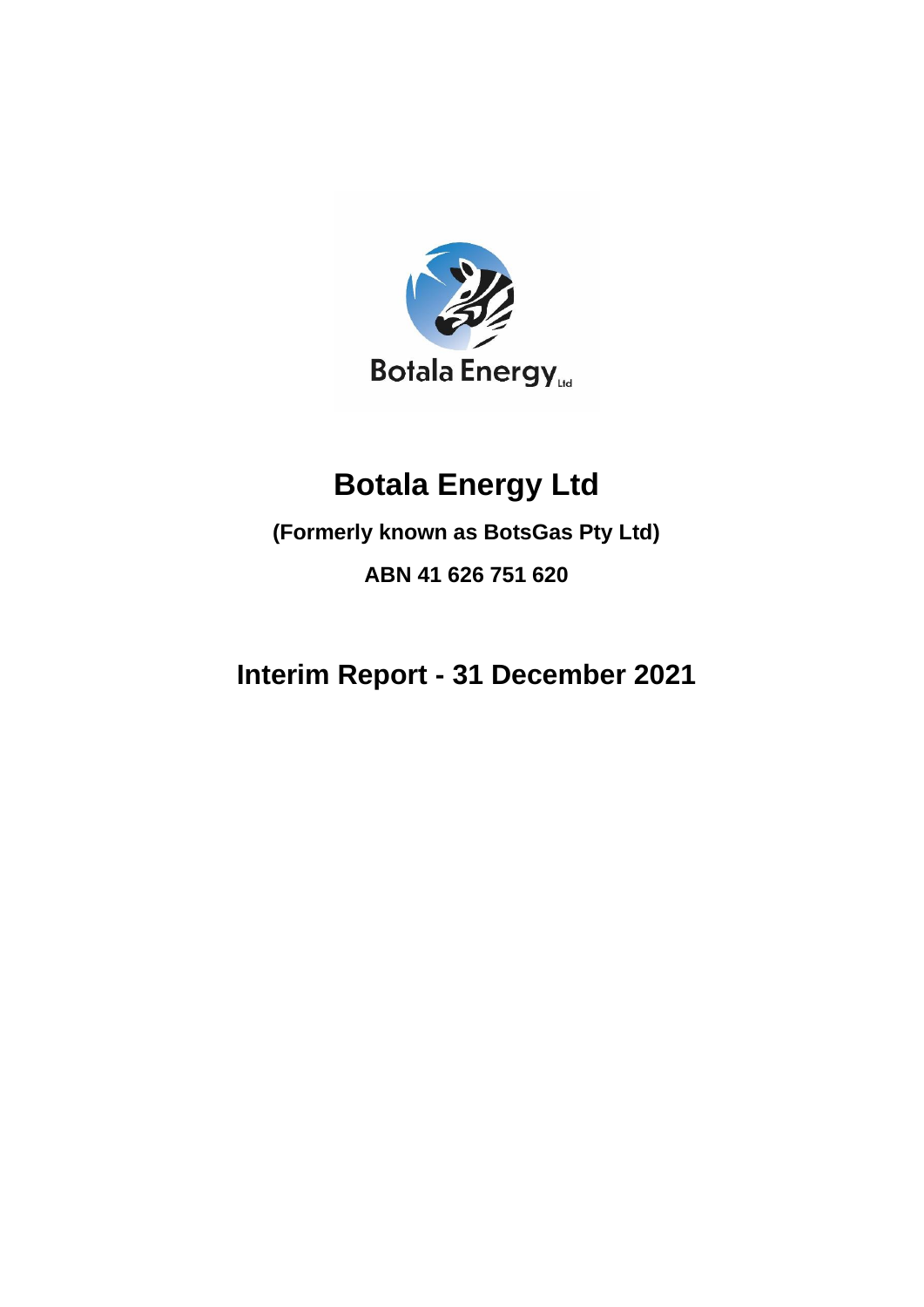#### **Botala Energy Ltd (Formerly known as BotsGas Pty Ltd) Directors' report 31 December 2021**



The Directors present their report, together with the financial statements, on the consolidated entity (referred to hereafter as the 'Group') consisting of Botala Energy Ltd (referred to hereafter as 'Botala', the 'Company' or 'parent entity') and the entities it controlled at the end of, or during, the half-year ended 31 December 2021.

### **Directors**

The following persons were Directors of Botala Energy Ltd during the whole of the financial half-year and up to the date of this report, unless otherwise stated:

Dr Wolf Gerhard Martinick Chairperson Mr Kris Francis Martinick Chief Executive Officer Mr Craig Basson Chief Financial Officer Mr Peter Desmond Grant Non-executive Director

The directors have been in office since the start of the financial year to the date of this report except for Mr Peter Desmond Grant who became a director on the 1 December 2021 and Mr Kris Martinick who resigned as a director on the 31 January 2022.

# **Principal activities**

The principal activity of Botala during the period was focused on coal-bed methane (CBM) exploration and development of renewable energy in Botswana.

No significant changes to the nature of Botala's activity occurred during the financial period.

# **Dividends**

There were no dividends paid, recommended or declared during the current or previous financial half-year.

#### **Review of operations**

The loss for the Group after providing for income tax amounted to \$202,667 (31 December 2020: \$99,967).

A review of Botala's operations during the financial period, and the results of those operations, is as follows:

#### *Fund raising*

Botala raised \$1,103,333 (30 June 2021: \$1,037,404) before transaction costs during the period and issued 9,194,445 (30 June 2021: 27,714,500) shares to fund its exploration and development activities in Botswana.

### *Drilling*

During the period, three wells, Serowe 3, 4, and 5, were drilled. Detailed geophysical monitoring has been completed on Serowe 3. Results confirmed the accuracy of the regional geological model and further enhanced geological understanding and confidence. Results of the Serowe 1 to 3 wells have been appraised and resulted in a significant upgrade of the CBM resources. The independently certified 2C contingent resource increased by 136 billion cubic feet (bcf) from an estimated 24 billion cubic feet (bcf) to 160 bcf. In addition, the prospective resource within the Botala total tenement holding increased from 6.3 to 10.1 trillion cubic feet.

#### *Name change to Botala Energy Ltd*

Botala anticipates becoming a dependable energy producer in Botswana, ultimately with net zero carbon emissions, facilitating the transition to renewables, especially solar supported by batteries and CBM fired generators to provide sustainable baseloads. With this focus on renewable energy, on 6 July 2021, the shareholders approved to change the name from Botsgas Pty Ltd to Botala Energy Limited. The name change occurred on 3 September 2021. Botala is the Setswana word for blue and green and also means "*success*." Botala will keep the Zebra and blue and black colours in the logo. The Zebra being the national animal of Botswana and blue and black being their national colours.

#### *Changed from private to public company*

On 6 July 2021, Botala obtained shareholders approval to change from a proprietary limited company to a public limited company and to change the Constitution as required for a public company.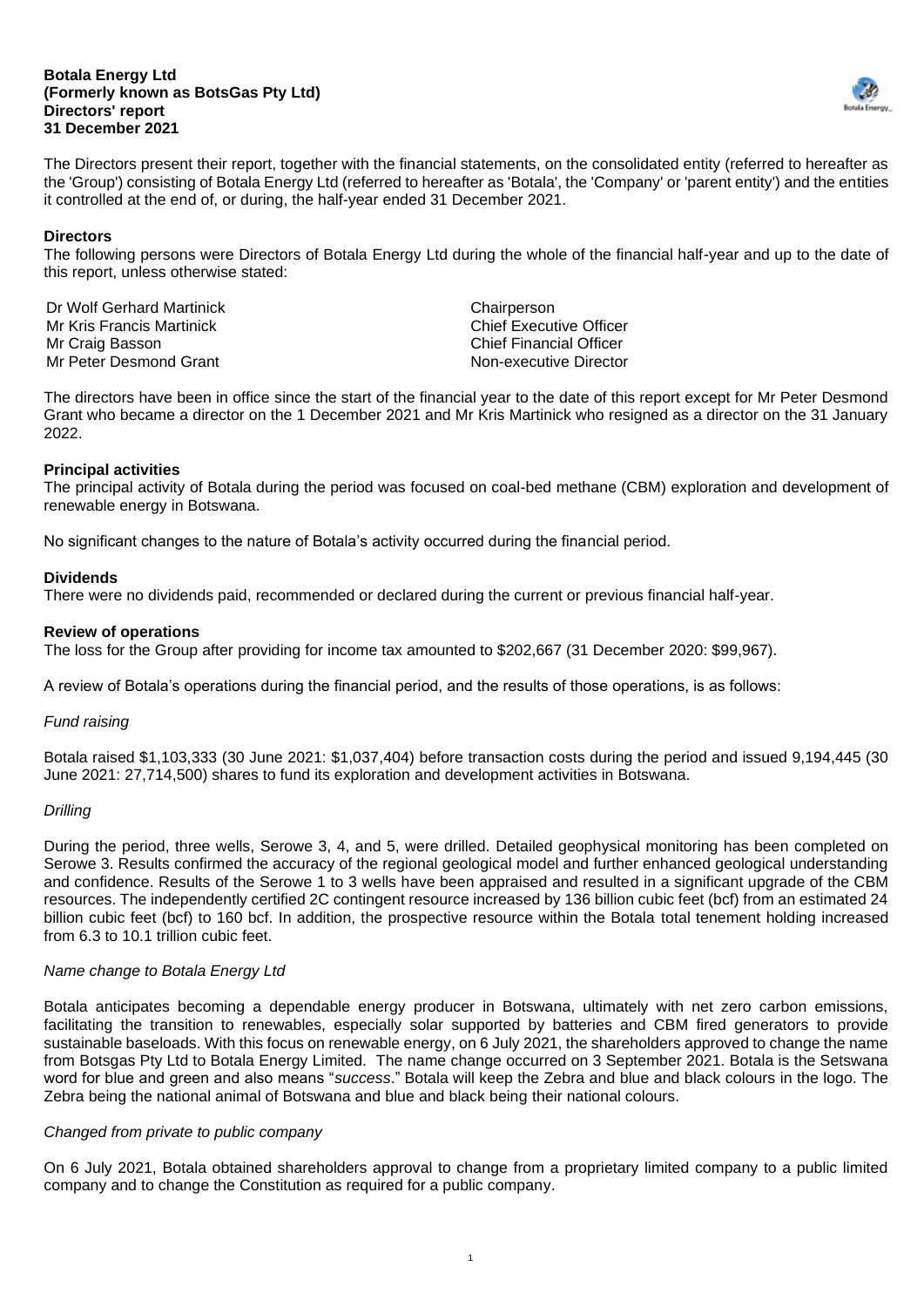#### **Botala Energy Ltd (Formerly known as BotsGas Pty Ltd) Directors' report 31 December 2021**



# *Negotiated to increase the Botala's interest in the Serowe project by 21% to 70%.*

Botala negotiated terms with Pure Hydrogen Corporation Ltd (PH2) that will allow Botala to increase its 49% interest in the Serowe Project by 21% to 70% by giving PH2 a 19.999% interest in Botala immediately post listing. To retain a 49% interest, Botala must continue to meet the farmin commitment of A\$6.1 million. On 31 December 2021, Botala had spent \$2.2 million of this amount.

#### *Energy, Hydrogen and renewables*

Botala has a Memorandum of Understanding with PH2 to produce and distribute hydrogen in southern Africa using PH2's Australian experience and business model. Botala is working on establishing the Lupani energy and industrial hub near the town of Serowe in Botswana. It is envisaged that energy hub will grow in stages and consist of reliable solar and gas generated electricity and potentially battery storage to meet Botswana's electricity demand and ultimately export energy. Hydrogen production and distribution is also contemplated, with PH2 providing hydrogen support.

#### *Lupani Energy and Industrial Park*

During the period, Botala negotiated with the Ngwato Trust the acquisition of 1,520 ha near the Serowe CBM project for development of an Energy and Industrial Park, complete with the proposed energy hub to provide reliable electricity. Botala has initiated discussions with potential solar partners to provide technical skills, procurement, and funding.

Loci Environmental, an experienced Motswana environmental consulting company, have submitted study briefs to the Botswana Department of Environmental Affairs to determine the level of assessment to be nominated for development of commercial production of CBM on the Serowe Project Area. This includes a pipeline corridor and establishment of the proposed Lupani Industrial Park complete with the Lupani Energy Hub. Necessary approvals are anticipated to be awarded by late 2022.

#### *Gas Sales Agreement Tender*

Botala is part of IK Holdings' tender to supply the Orapa power station with CBM submitted during the period. The tender group have been advised that it has been short listed and will be advised soon of the outcome. The target is to supply commercial volumes of CBM in late 2023.

#### *Appointment of a Lead Broker for the Initial Public Offer*

On 23 November 2022, Botala appointed GTT Ventures Pty Ltd to act as lead broker for Botala's planned Initial Public Offer (IPO) for May 2022. Botala plans to raise up to \$7 million at 20 cents for the IPO and will issue a Prospectus as soon as possible.

#### *Appointment of an additional director*

Mr Peter Desmond Grant agreed to join the Board of Directors as a non-executive director on 1 December 2021. Peter is widely recognised for his technical, commercial, and managerial expertise in the energy industry, including in Botswana. Peter's experience will broaden the Board's skill set and assist in achieving Botalas' goals. Peter will also increase the independence of the Board.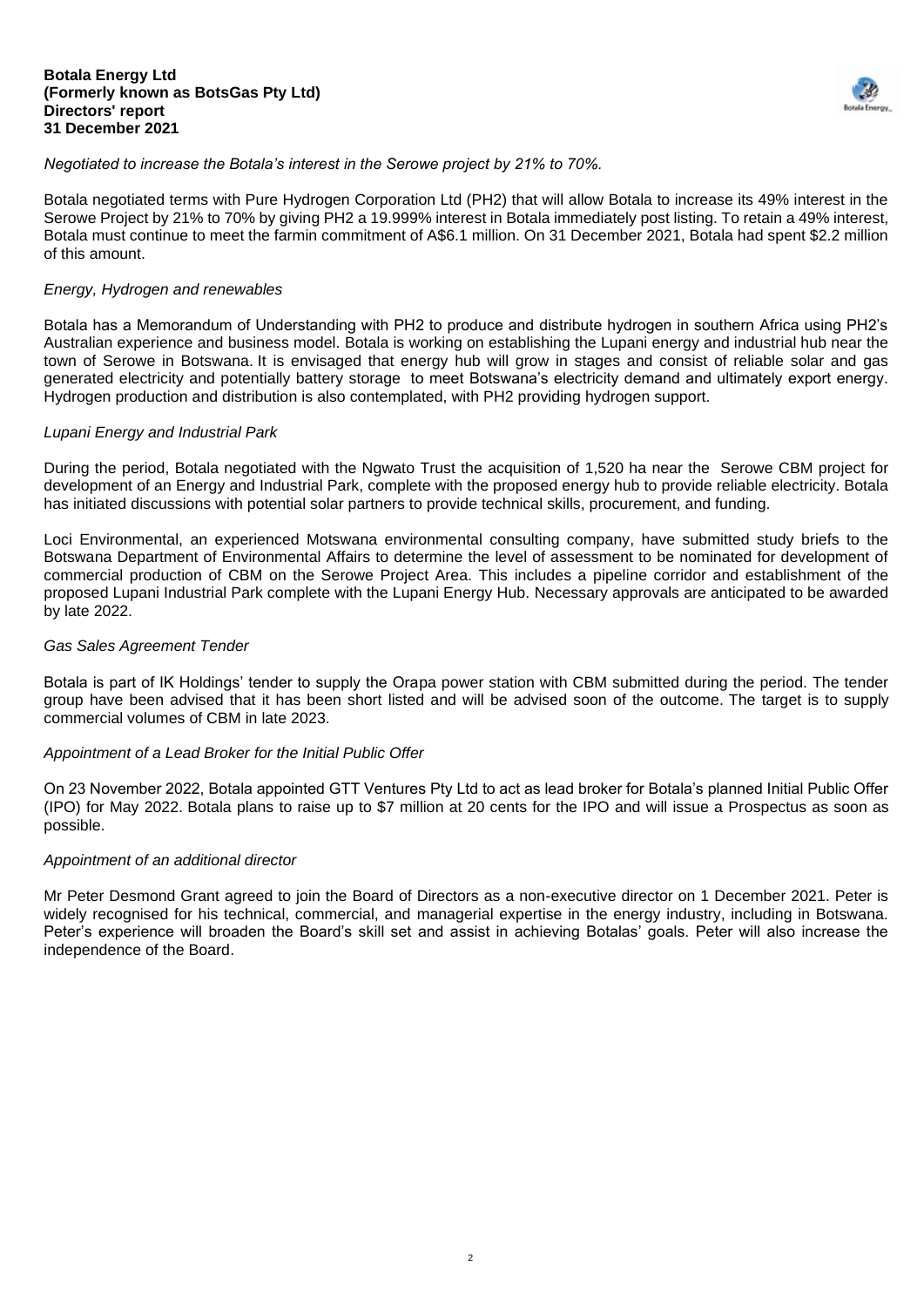

#### *Schedule of leases at 31 December 2021*

*All CBM licences within Botswana are in good standing having satisfied the required commitments.*

| <b>PL Number</b> | <b>Expiry Date</b> | <b>Status</b> |
|------------------|--------------------|---------------|
| 016/2018         | 31/12/2022         | Active        |
| 018/2018         | 31/12/2022         | Active        |
| 019/2018         | 31/12/2022         | Active        |
| 356/2018         | 30/09/2021         | Active        |
| 357/2018         | 30/09/2021         | Active        |
| 400/2018         | 30/09/2021         | Active        |

#### *Covid-19*

Covid constraints and the resultant logistical delays extended the duration of the drilling campaigns and their costs. Botala's operations during the period performed as expected in the opinion of the Directors.

#### **Significant changes in the state of affairs**

There were no significant changes in the state of affairs of the Group during the financial half-year.

#### **Matters subsequent to the end of the financial half-year**

*Extension of Hydrogen and Renewables Term Sheet with Pure Hydrogen Corporation Limited*

Hydrogen and Renewables Term Sheet extended on 17 January 2022 to allow for the Hydrogen and Renewables Joint Venture Agreement to be completed by 31 December 2022.

*Registration of a new Subsidiary in Botswana – Botala Renewables (Pty) Ltd*

A new subsidiary company, Botala Renewables (Pty) Ltd, was registered in Botswana on 25 January 2022 to target solar, wind and other renewables.

#### *Resignation of director*

Mr Kris Martinick resigned as a director of the Company on 31 January 2022 to ensure that the board has sufficient independence due to a family relationship with the chairman. Kris remains as Chief Executive Officer.

No other matter or circumstance has arisen since 31 December 2021 that has significantly affected, or may significantly affect the Group's operations, the results of those operations, or the Group's state of affairs in future financial years.

#### **Likely developments and expected results of operations**

Likely developments in the operations of Botala, and the expected results of those operations in future financial periods, have not been included in this report as the inclusion of such information is likely to result in unreasonable prejudice to Botala.

#### **Environmental Issues**

Botala's operations are not regulated by any significant environmental regulation under a law of the Commonwealth or of a state or territory.

#### **Auditor's independence declaration**

A copy of the auditor's independence declaration as required under section 307C of the Corporations Act 2001 is set out immediately after this Directors' report.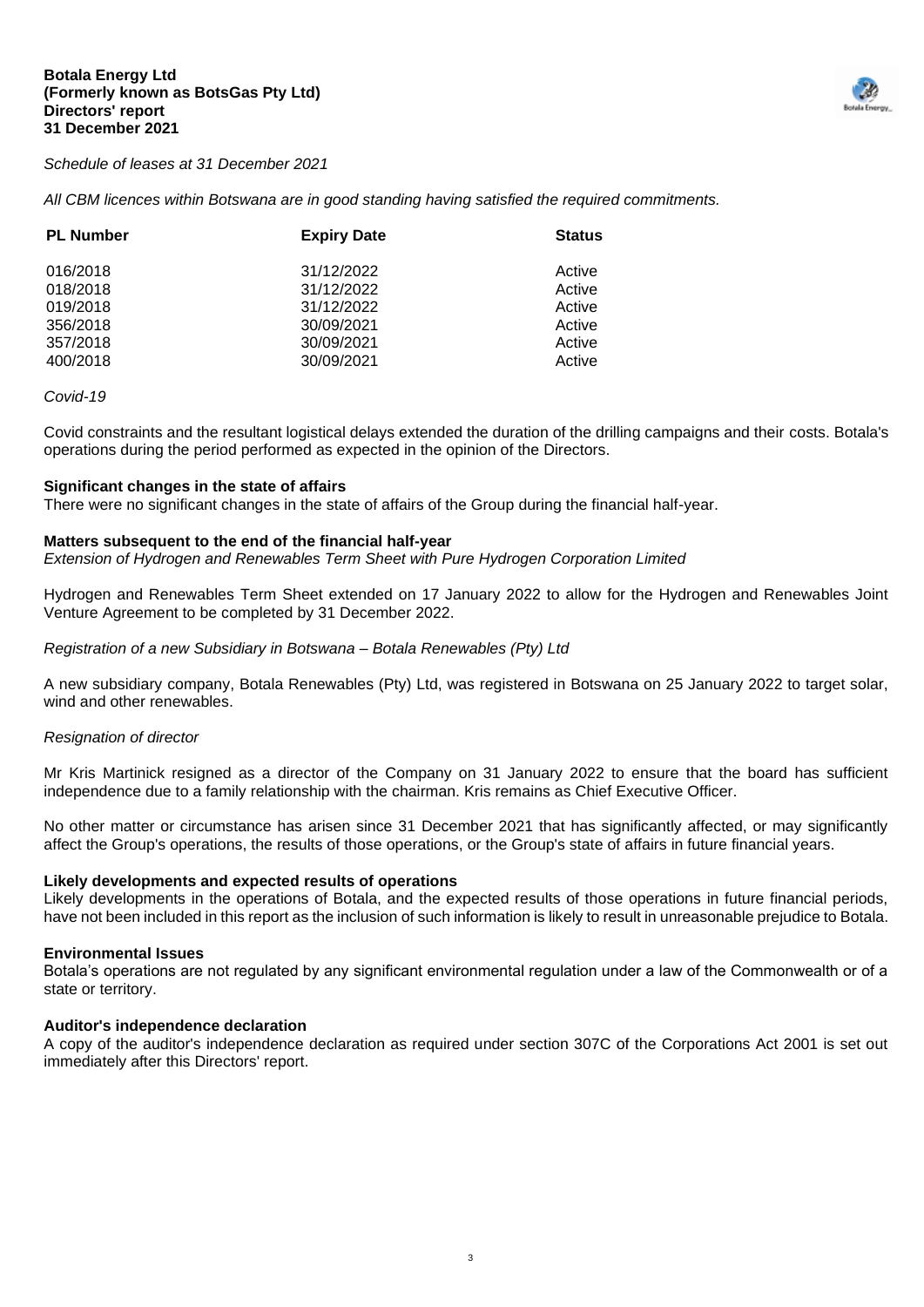#### **Botala Energy Ltd (Formerly known as BotsGas Pty Ltd) Directors' report 31 December 2021**



This report is made in accordance with a resolution of Directors, pursuant to section 306(3)(a) of the Corporations Act 2001.

4

On behalf of the Directors

Mont

\_\_\_\_\_\_\_\_\_\_\_\_\_\_\_\_\_\_\_\_\_\_\_\_\_ Wolf Gerhard Martinick Executive Chairman

8 March 2022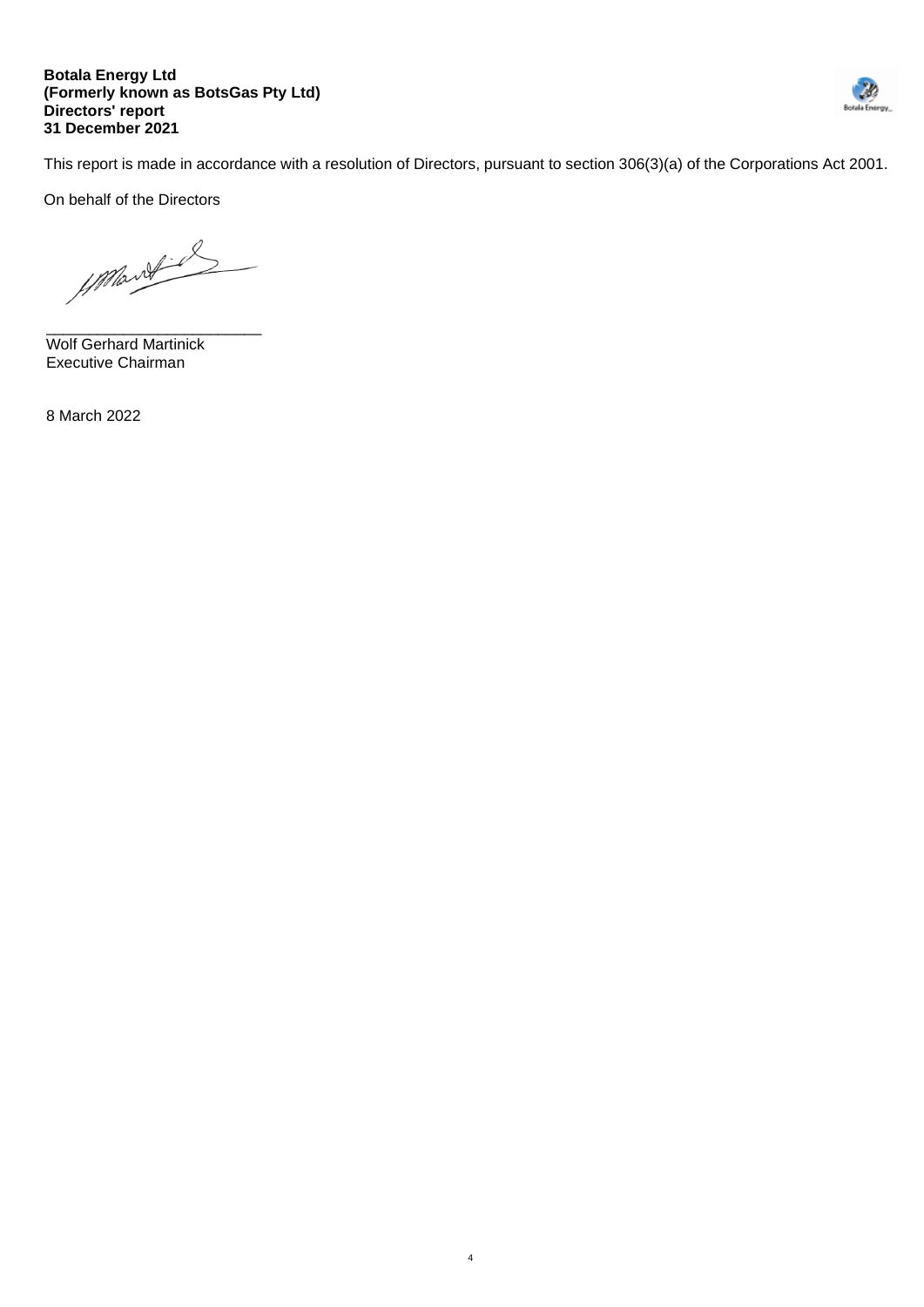

#### **AUDITOR'S INDEPENDENCE DECLARATION**

As lead auditor for the review of the consolidated financial report of Botala Energy Limited for the half-year ended 31 December 2021, I declare that to the best of my knowledge and belief, there have been no contraventions of:

- a) the auditor independence requirements of the *Corporations Act 2001* in relation to the review; and
- b) any applicable code of professional conduct in relation to the review.

BMV

**Perth, Western Australia 8 March 2022**

**B G McVeigh Partner**

#### hlb.com.au

HLB Mann Judd (WA Partnership) ABN 22 193 232 714

Level 4, 130 Stirling Street, Perth WA 6000 / PO Box 8124 Perth BC WA 6849 T: +61 (0)8 9227 7500 E: mailbox@hlbwa.com.au Liability limited by a scheme approved under Professional Standards Legislation.

HLB Mann Judd (WA Partnership) is a member of HLB International, the global advisory and accounting network.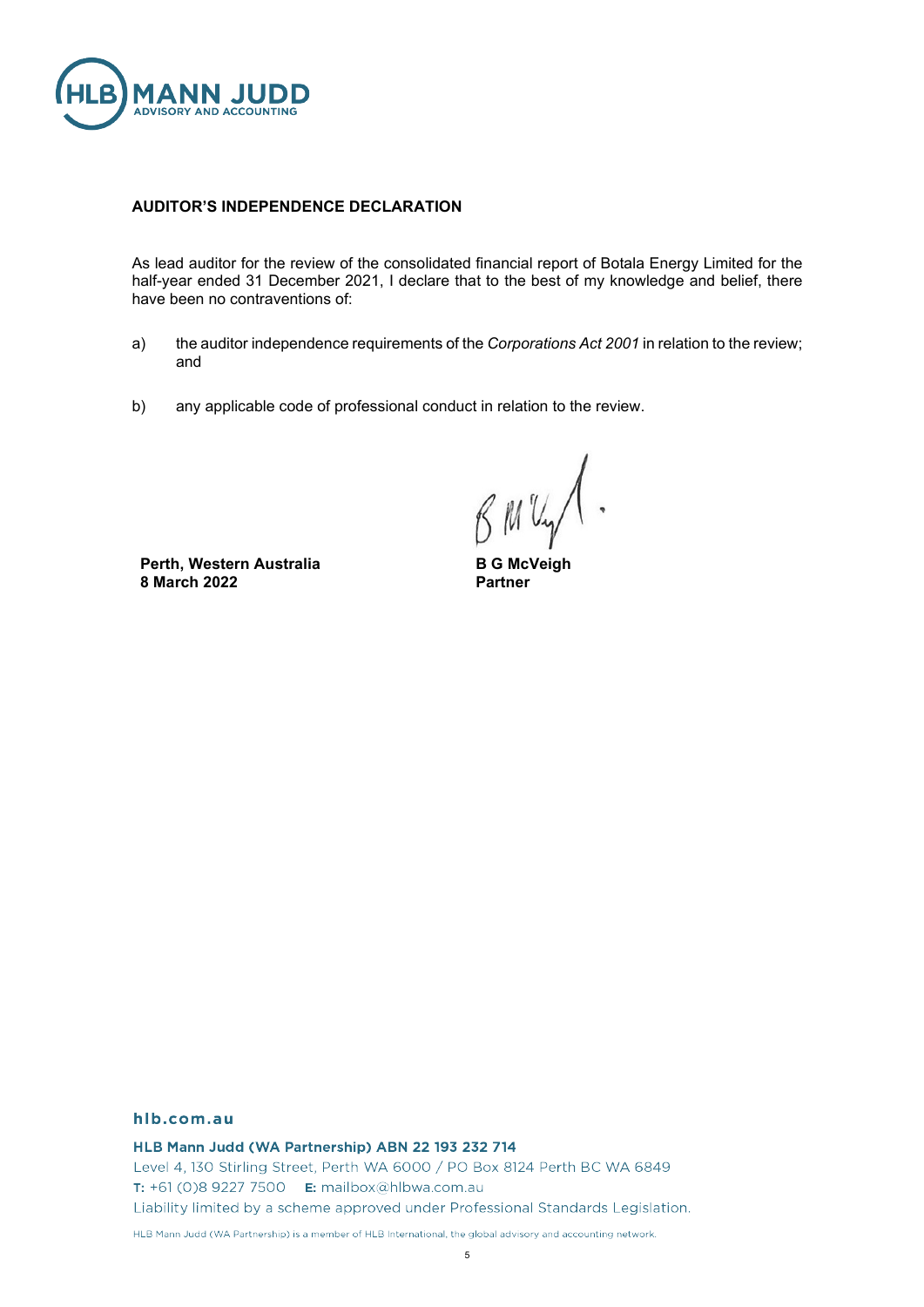#### **Botala Energy Ltd (Formerly known as BotsGas Pty Ltd) Contents 31 December 2021**

| Statement of profit or loss and other comprehensive income              |    |
|-------------------------------------------------------------------------|----|
| Statement of financial position                                         | 8  |
| Statement of changes in equity                                          | g  |
| Statement of cash flows                                                 | 10 |
| Notes to the financial statements                                       | 11 |
| Directors' declaration                                                  | 20 |
| Independent auditor's review report to the members of Botala Energy Ltd | 21 |

# **General information**

The financial statements cover Botala Energy Ltd as a Group consisting of Botala Energy Ltd and the entities it controlled at the end of, or during, the half-year. The financial statements are presented in Australian dollars, which is Botala Energy Ltd's functional and presentation currency.

Botala Energy Ltd is an unlisted public company limited by shares, incorporated and domiciled in Australia. Its registered office and principal place of business are:

# **Registered office Principal place of business**

24 Hasler Road, Osborne Park WA 6017 Unit 2, 22 Mounts Bay Road, Crawley WA 6009

A description of the nature of the Group's operations and its principal activities are included in the Directors' report, which is not part of the financial statements.

The financial statements were authorised for issue, in accordance with a resolution of Directors, on 8 March 2022.

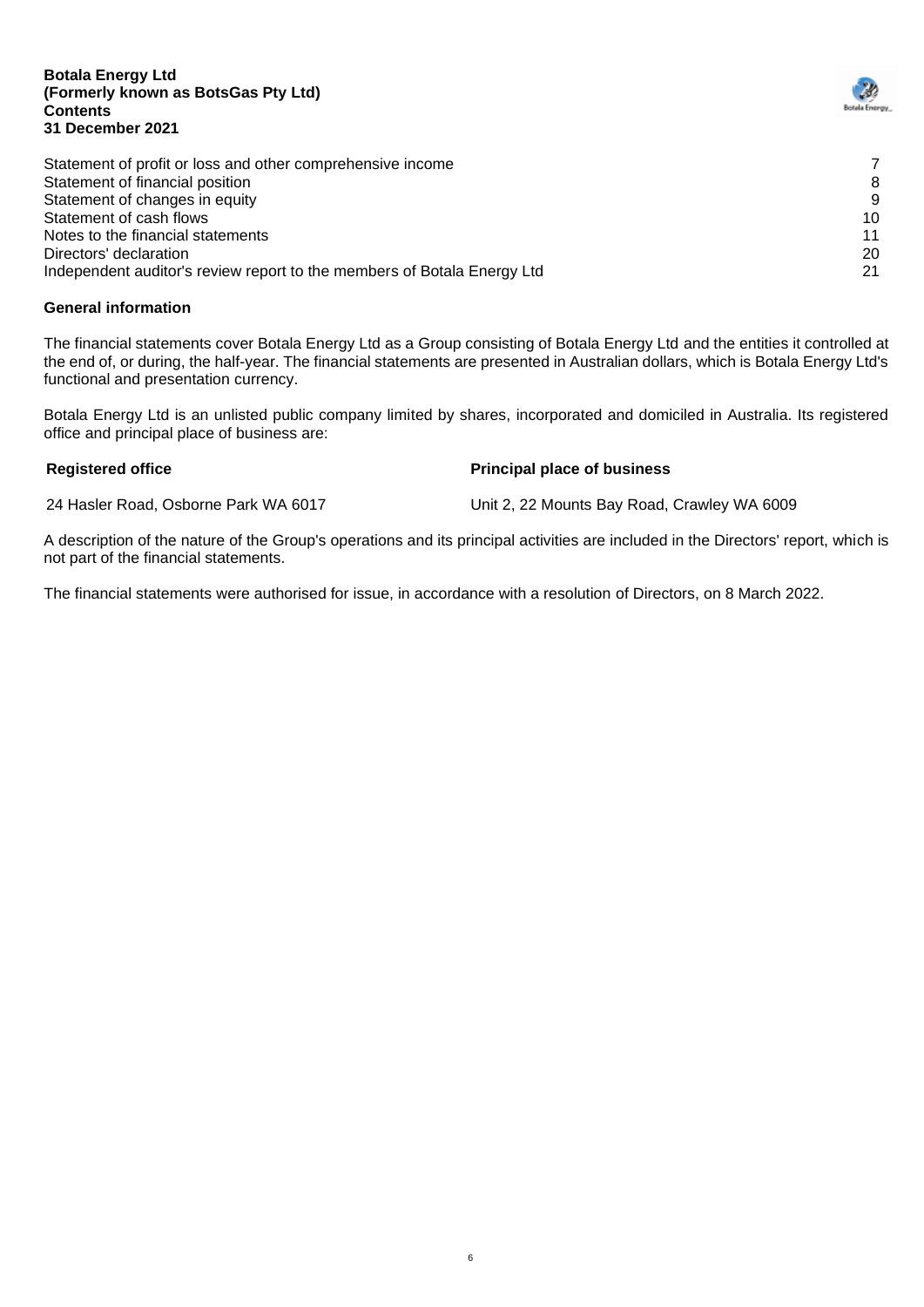#### **Botala Energy Ltd (Formerly known as BotsGas Pty Ltd) Statement of profit or loss and other comprehensive income For the half-year ended 31 December 2021**



|                                                                                                                                                                                     | <b>Note</b> | <b>Consolidated</b><br>31 December 31 December<br>2021<br>\$ | 2020<br>\$                      |
|-------------------------------------------------------------------------------------------------------------------------------------------------------------------------------------|-------------|--------------------------------------------------------------|---------------------------------|
| <b>Revenue</b><br>Interest revenue                                                                                                                                                  |             | 32                                                           | 32                              |
| <b>Expenses</b><br>Share of gain/loss of equity accounted investee<br>Consultancy cost<br>Marketing<br>Administration                                                               |             | (7,098)<br>(161, 667)<br>(6,326)<br>(114, 466)               | (81,000)<br>(4,929)<br>(14,070) |
| Loss before income tax benefit                                                                                                                                                      |             | (289, 525)                                                   | (99, 967)                       |
| Income tax benefit                                                                                                                                                                  | 3           | 86,858                                                       |                                 |
| Loss after income tax benefit for the half-year attributable to the owners of<br><b>Botala Energy Ltd</b>                                                                           |             | (202, 667)                                                   | (99, 967)                       |
| Other comprehensive income                                                                                                                                                          |             |                                                              |                                 |
| Items that will not be reclassified subsequently to profit or loss<br>Gain on the revaluation of equity instruments at fair value through other<br>comprehensive income, net of tax |             | 1,433,467                                                    | 115,500                         |
| Other comprehensive income for the half-year, net of tax                                                                                                                            |             | 1,433,467                                                    | 115,500                         |
| Total comprehensive income for the half-year attributable to the owners of<br><b>Botala Energy Ltd</b>                                                                              |             | 1,230,800                                                    | 15,533                          |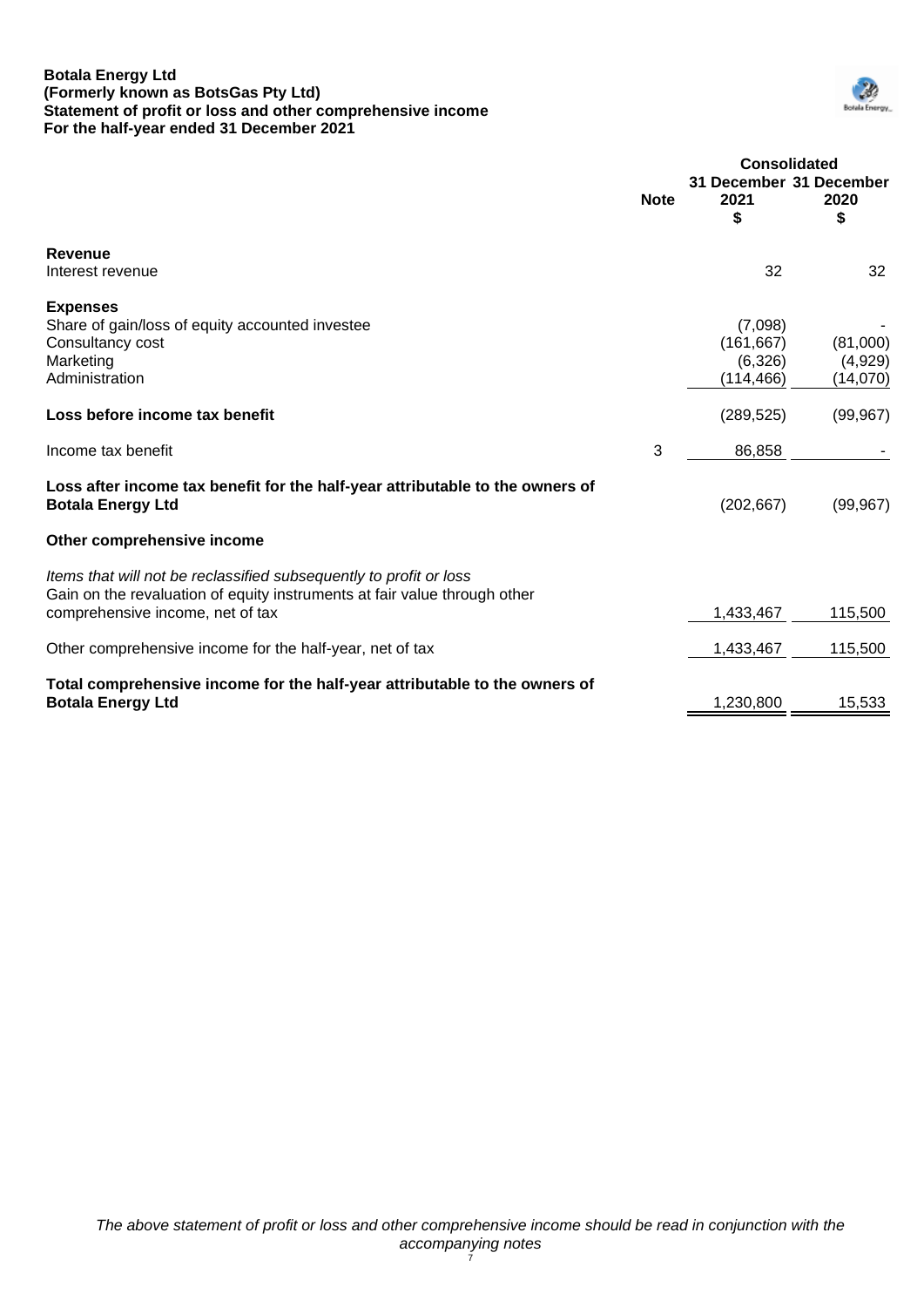#### **Botala Energy Ltd (Formerly known as BotsGas Pty Ltd) Statement of financial position As at 31 December 2021**



|                                                                        | <b>Consolidated</b><br>31 December |                    |  |
|------------------------------------------------------------------------|------------------------------------|--------------------|--|
| <b>Note</b>                                                            | 2021<br>\$                         | 30 June 2021<br>\$ |  |
| <b>Assets</b>                                                          |                                    |                    |  |
| <b>Current assets</b>                                                  |                                    |                    |  |
| Cash and cash equivalents                                              | 1,526,495                          | 635,882            |  |
| Trade and other receivables<br>Other                                   | 4,311<br>7,923                     | 5,140<br>13,260    |  |
| Total current assets                                                   | 1,538,729                          | 654,282            |  |
|                                                                        |                                    |                    |  |
| <b>Non-current assets</b>                                              |                                    |                    |  |
| Investments in joint venture<br>4                                      | 1,741,845                          | 1,196,271          |  |
| 5<br>Financial assets at fair value through other comprehensive income | 3,025,000                          | 975,000            |  |
| 3<br>Deferred tax                                                      | 148,302                            | 61,444             |  |
| Total non-current assets                                               | 4,915,147                          | 2,232,715          |  |
| <b>Total assets</b>                                                    | 6,453,876                          | 2,886,997          |  |
| <b>Liabilities</b>                                                     |                                    |                    |  |
| <b>Current liabilities</b>                                             |                                    |                    |  |
| Trade and other payables<br>6                                          | 358,702                            | 228,581            |  |
| 3<br>Income tax                                                        | 290,226                            |                    |  |
| <b>Total current liabilities</b>                                       | 648,928                            | 228,581            |  |
| <b>Non-current liabilities</b>                                         |                                    |                    |  |
| Deferred tax<br>7                                                      | 948,726                            | 210,000            |  |
| Total non-current liabilities                                          | 948,726                            | 210,000            |  |
|                                                                        |                                    |                    |  |
| <b>Total liabilities</b>                                               | 1,597,654                          | 438,581            |  |
| <b>Net assets</b>                                                      | 4,856,222                          | 2,448,416          |  |
| <b>Equity</b>                                                          |                                    |                    |  |
| <b>Issued capital</b><br>8                                             | 3,219,123                          | 2,120,898          |  |
| 9<br>Reserves                                                          | 1,978,155                          | 465,907            |  |
| <b>Accumulated losses</b>                                              | (341, 056)                         | (138, 389)         |  |
| <b>Total equity</b>                                                    | 4,856,222                          | 2,448,416          |  |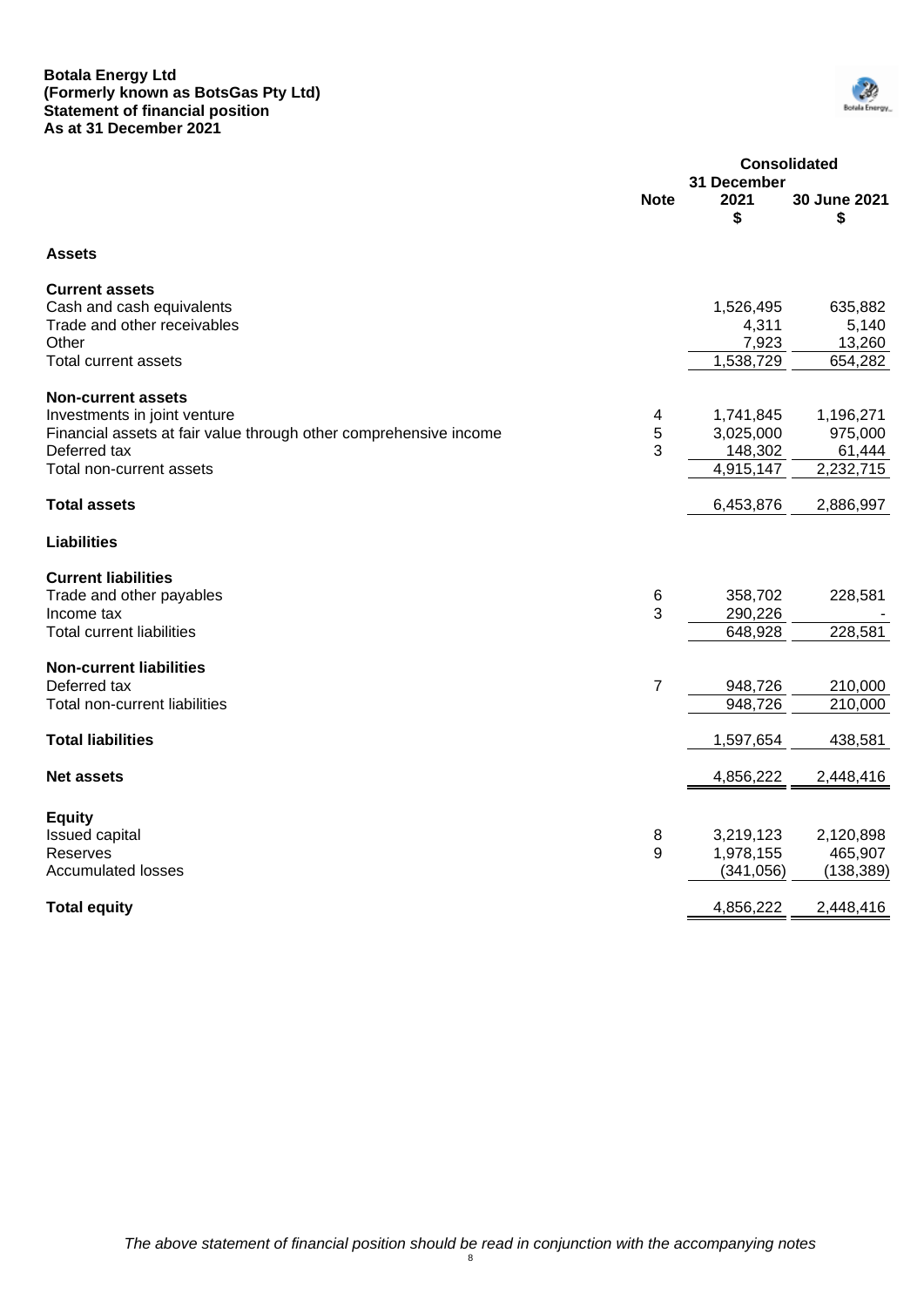#### **Botala Energy Ltd (Formerly known as BotsGas Pty Ltd) Statement of changes in equity For the half-year ended 31 December 2021**



| <b>Consolidated</b>                                                                                                                                   | <b>Issued</b><br>capital | <b>Reserves</b><br>S | <b>Accumulated</b><br><b>losses</b><br>\$ | <b>Total equity</b><br>P |
|-------------------------------------------------------------------------------------------------------------------------------------------------------|--------------------------|----------------------|-------------------------------------------|--------------------------|
| Balance at 1 July 2020                                                                                                                                | 797,434                  | (24,093)             | (41, 888)                                 | 731,453                  |
| Loss after income tax expense for the half-year<br>Other comprehensive income for the half-year, net of tax                                           |                          | 115,500              | (99, 967)                                 | (99, 967)<br>115,500     |
| Total comprehensive income for the half-year                                                                                                          |                          | 115,500              | (99, 967)                                 | 15,533                   |
| Transactions with owners in their capacity as owners:<br>Contributions of equity, net of transaction costs                                            | 728,841                  |                      |                                           | 728,841                  |
| Balance at 31 December 2020                                                                                                                           | 1,526,275                | 91,407               | (141, 855)                                | 1,475,827                |
| <b>Consolidated</b>                                                                                                                                   | <b>Issued</b><br>capital | <b>Reserves</b>      | <b>Accumulated</b><br><b>losses</b>       | <b>Total equity</b><br>5 |
|                                                                                                                                                       |                          |                      |                                           |                          |
| Balance at 1 July 2021                                                                                                                                | 2,120,898                | 465,907              | (138, 389)                                | 2,448,416                |
| Loss after income tax benefit for the half-year<br>Other comprehensive income for the half-year, net of tax                                           |                          | 1,433,467            | (202, 667)                                | (202, 667)<br>1,433,467  |
| Total comprehensive income for the half-year                                                                                                          |                          | 1,433,467            | (202, 667)                                | 1,230,800                |
| Transactions with owners in their capacity as owners:<br>Contributions of equity, net of transaction costs (note 8)<br>Share-based payments (note 16) | 746,892<br>351,333       | 78,781               |                                           | 746,892<br>430,114       |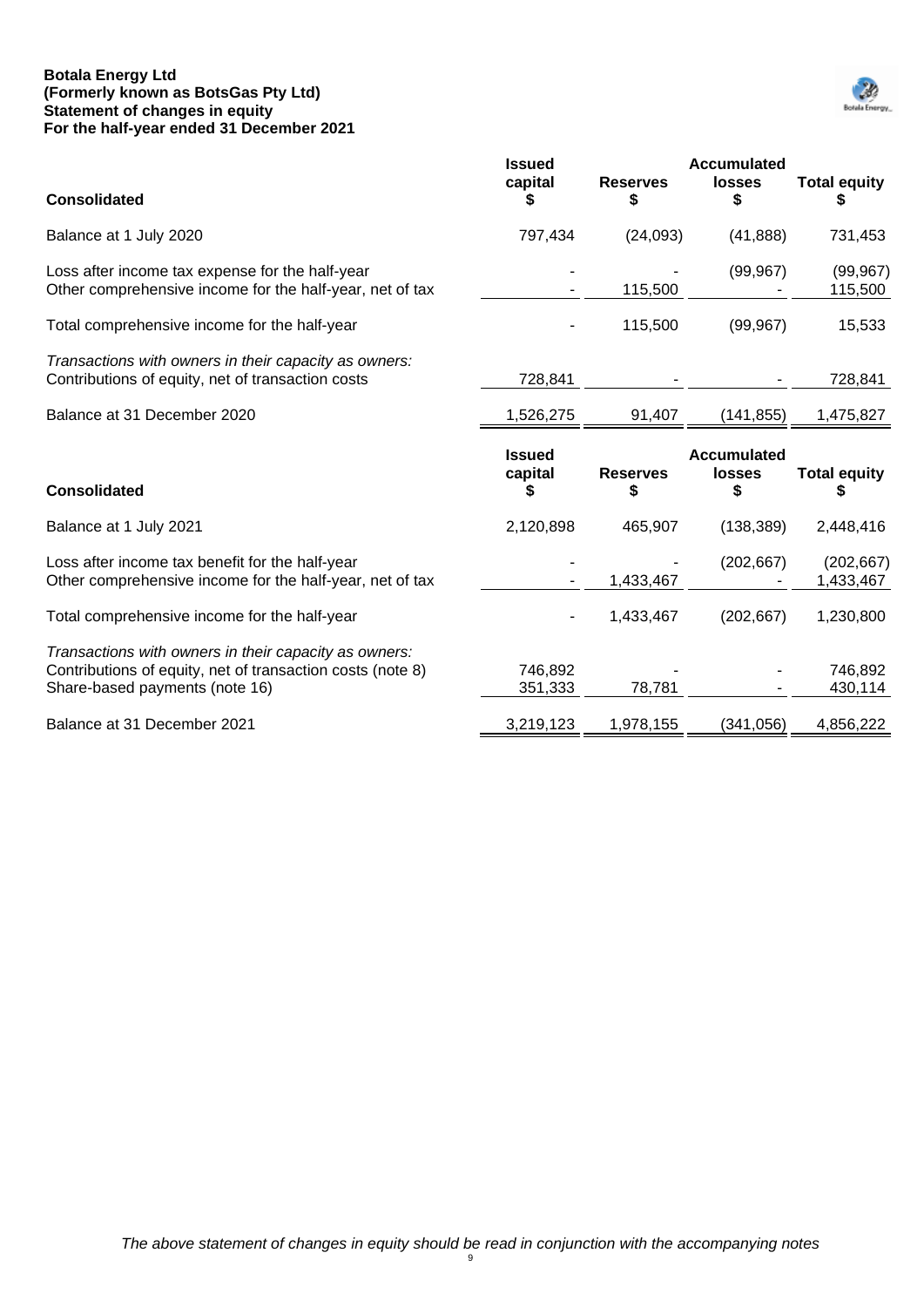#### **Botala Energy Ltd (Formerly known as BotsGas Pty Ltd) Statement of cash flows For the half-year ended 31 December 2021**



|                                                                                                                                                                                                                                                        | <b>Consolidated</b><br>31 December 31 December<br>2021<br>2020<br>\$<br>S |                     |
|--------------------------------------------------------------------------------------------------------------------------------------------------------------------------------------------------------------------------------------------------------|---------------------------------------------------------------------------|---------------------|
| Cash flows from operating activities<br>Payments to suppliers (inclusive of GST)<br>Interest received                                                                                                                                                  | (197, 512)<br>32                                                          | (41, 931)<br>32     |
| Net cash used in operating activities                                                                                                                                                                                                                  | (197, 480)                                                                | (41, 899)           |
| Cash flows from investing activities<br>Payment for joint venture costs<br>Proceeds from joint venture operator - Pure Hydrogen Corporation Limited<br>Proceeds from disposals of financial assets at fair value through other comprehensive<br>income | (704, 252)<br>1,045,453                                                   | (5,030)<br>274,000  |
| Net cash from investing activities                                                                                                                                                                                                                     | 341,201                                                                   | 268,970             |
| Cash flows from financing activities<br>Proceeds from issue of shares<br>Share issue transaction costs                                                                                                                                                 | 752,000<br>(5, 108)                                                       | 160,000<br>(2, 273) |
| Net cash from financing activities                                                                                                                                                                                                                     | 746,892                                                                   | 157,727             |
| Net increase in cash and cash equivalents<br>Cash and cash equivalents at the beginning of the financial half-year                                                                                                                                     | 890,613<br>635,882                                                        | 384,798<br>157,942  |
| Cash and cash equivalents at the end of the financial half-year                                                                                                                                                                                        | 1,526,495                                                                 | 542,740             |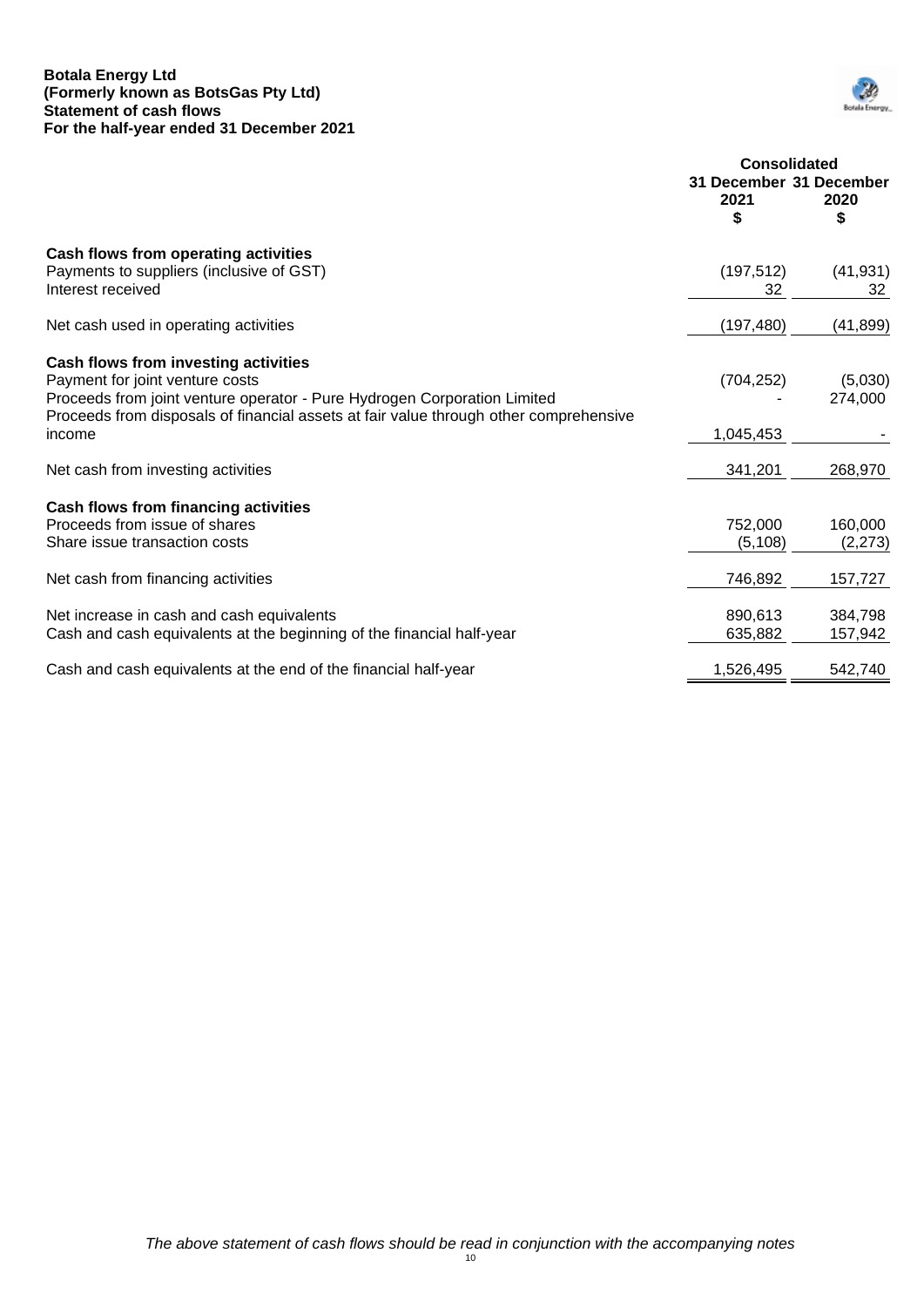

# **Note 1. Significant accounting policies**

These general purpose financial statements for the interim half-year reporting period ended 31 December 2021 have been prepared in accordance with Australian Accounting Standard AASB 134 'Interim Financial Reporting' and the Corporations Act 2001, as appropriate for for-profit oriented entities. Compliance with AASB 134 ensures compliance with International Financial Reporting Standard IAS 34 'Interim Financial Reporting'.

These general purpose financial statements do not include all the notes of the type normally included in annual financial statements. Accordingly, these financial statements are to be read in conjunction with the annual report for the year ended 30 June 2021.

The principal accounting policies adopted are consistent with those of the previous financial year and corresponding interim reporting period, unless otherwise stated.

#### **New or amended Accounting Standards and Interpretations adopted**

The Group has adopted all of the new or amended Accounting Standards and Interpretations issued by the Australian Accounting Standards Board ('AASB') that are mandatory for the current reporting period.

Any new or amended Accounting Standards or Interpretations that are not yet mandatory have not been early adopted.

#### **Going concern**

The consolidated financial statements have been prepared on a going concern basis which contemplates continuity of normal business activities and realisation of assets and settlement of liabilities in the normal course of business and at the amounts stated in the financial statements.

Notwithstanding the fact that the Group incurred a loss of \$202,667 and net cash used in operating activities of \$197,480 for the period, the Directors are of the opinion that the Group is a going concern. The Group had net current assets of \$889,801 net asset surplus of \$4,856,222 and a net cash inflow of \$890,613.

Given the potential funding options and cash management initiatives noted below, the Directors believe the going concern basis is appropriate:

- The Group will continue to exercise appropriate cash management and monitoring of operating cashflows according to exploration success. Future exploration expenditure is generally discretionary in nature and exploration activities may be slowed or suspended as part of the Group's cash management strategy.
- The Group has demonstrated its ability to raise capital via equity placements to shareholders during the period. Given the strong support of substantial shareholders and the prospectivity of the Group's current projects the Directors are confident that any future capital raisings will be successful.

After consideration of the above factors together with a review of the Group's financial position and forecast cash flows, the Directors reasonably expect the Group will be able to generate sufficient future cashflows to ensure the Group is able to continue as a going concern for a period of at least 12 months from the date of approval of these financial statements. However, should results be materially less than expected and/or the Group is unable to generate any additional funding required, there would exist a material uncertainty which could cast significant doubt as to whether the Group would in such circumstances be able to continue as a going concern and realise its assets and extinguish its liabilities in the normal course of business and at the amounts stated in the financial statements.

# **Note 2. Critical accounting judgements, estimates and assumptions**

The preparation of the financial statements requires management to make judgements, estimates and assumptions that affect the reported amounts in the financial statements. Management continually evaluates its judgements and estimates in relation to assets, liabilities, contingent liabilities, revenue and expenses. Management bases its judgements, estimates and assumptions on historical experience and on other various factors, including expectations of future events, management believes to be reasonable under the circumstances. The resulting accounting judgements and estimates will seldom equal the related actual results. The judgements, estimates and assumptions that have a significant risk of causing a material adjustment to the carrying amounts of assets and liabilities (refer to the respective notes) within the next financial year are discussed below.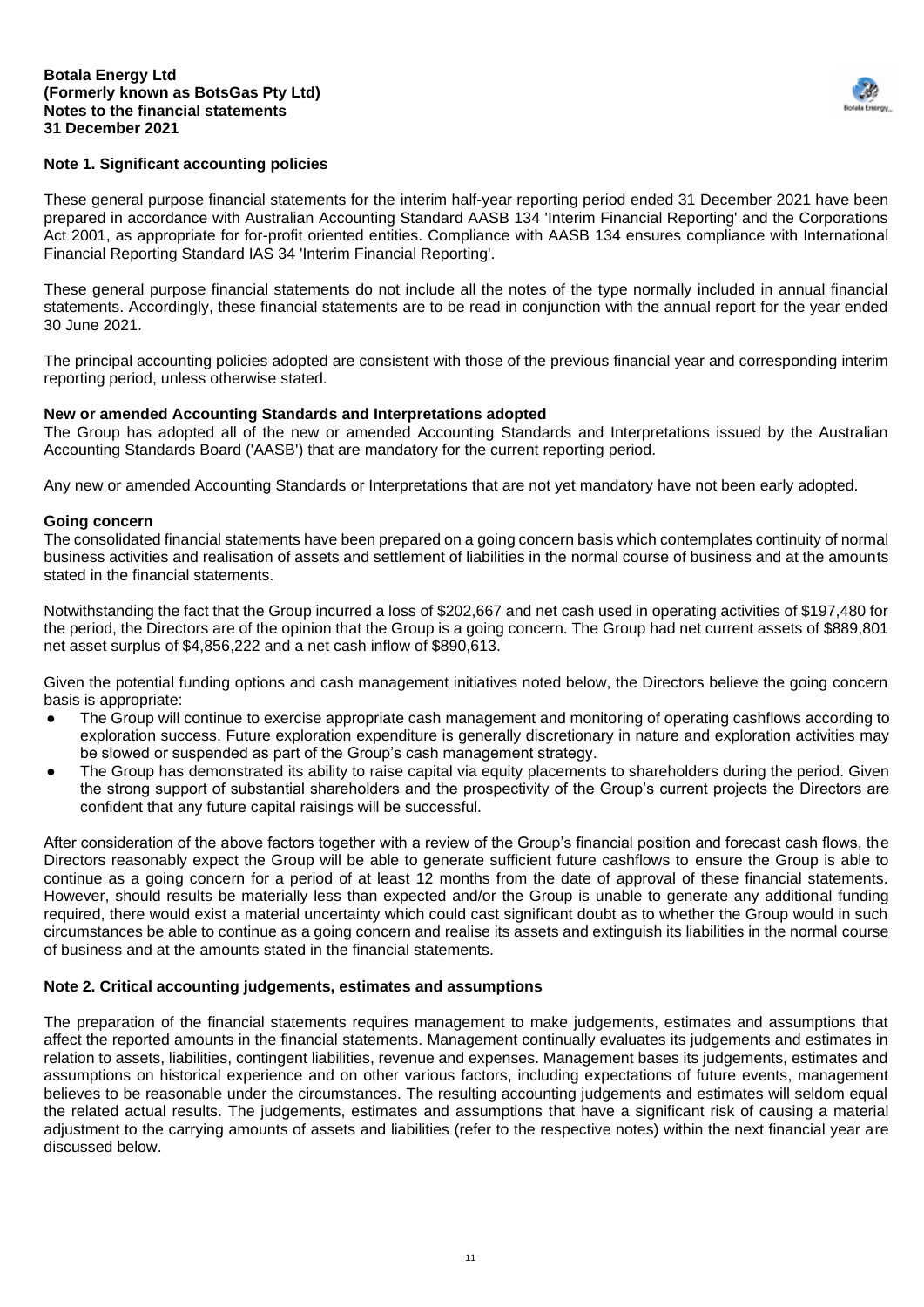#### **Botala Energy Ltd (Formerly known as BotsGas Pty Ltd) Notes to the financial statements 31 December 2021**



# **Note 2. Critical accounting judgements, estimates and assumptions (continued)**

#### *Share-based payment transactions*

The Group measures the cost of equity-settled transactions with employees by reference to the fair value of the equity instruments at the date at which they are granted. The fair value is determined by using either the Binomial or Black-Scholes model taking into account the terms and conditions upon which the instruments were granted. The accounting estimates and assumptions relating to equity-settled share-based payments would have no impact on the carrying amounts of assets and liabilities within the next annual reporting period but may impact profit or loss and equity.

#### *Fair value measurement hierarchy*

The Group is required to classify all assets and liabilities, measured at fair value, using a three level hierarchy, based on the lowest level of input that is significant to the entire fair value measurement, being: Level 1: Quoted prices (unadjusted) in active markets for identical assets or liabilities that the entity can access at the measurement date; Level 2: Inputs other than quoted prices included within Level 1 that are observable for the asset or liability, either directly or indirectly; and Level 3: Unobservable inputs for the asset or liability. Considerable judgement is required to determine what is significant to fair value and therefore which category the asset or liability is placed in can be subjective.

The fair value of assets and liabilities classified as Level 3 is determined by the use of valuation models. These include discounted cash flow analysis or the use of observable inputs that require significant adjustments based on unobservable inputs.

#### *Estimation of useful lives of assets*

The Group determines the estimated useful lives and related depreciation and amortisation charges for its property, plant and equipment and finite life intangible assets. The useful lives could change significantly as a result of technical innovations or some other event. The depreciation and amortisation charge will increase where the useful lives are less than previously estimated lives, or technically obsolete or non-strategic assets that have been abandoned or sold will be written off or written down.

### *Impairment of non-financial assets other than goodwill and other indefinite life intangible assets*

The Group assesses impairment of non-financial assets other than goodwill and other indefinite life intangible assets at each reporting date by evaluating conditions specific to the Group and to the particular asset that may lead to impairment. If an impairment trigger exists, the recoverable amount of the asset is determined. This involves fair value less costs of disposal or value-in-use calculations, which incorporate a number of key estimates and assumptions.

#### *Income tax*

The Group is subject to income taxes in the jurisdictions in which it operates. Significant judgement is required in determining the provision for income tax. There are many transactions and calculations undertaken during the ordinary course of business for which the ultimate tax determination is uncertain. The Group recognises liabilities for anticipated tax audit issues based on the Group's current understanding of the tax law. Where the final tax outcome of these matters is different from the carrying amounts, such differences will impact the current and deferred tax provisions in the period in which such determination is made.

#### *Recovery of deferred tax assets*

Deferred tax assets are recognised for deductible temporary differences only if the Group considers it is probable that future taxable amounts will be available to utilise those temporary differences and losses.

# *Business combinations*

Business combinations are initially accounted for on a provisional basis. The fair value of assets acquired, liabilities and contingent liabilities assumed are initially estimated by the Group taking into consideration all available information at the reporting date. Fair value adjustments on the finalisation of the business combination accounting is retrospective, where applicable, to the period the combination occurred and may have an impact on the assets and liabilities, depreciation and amortisation reported.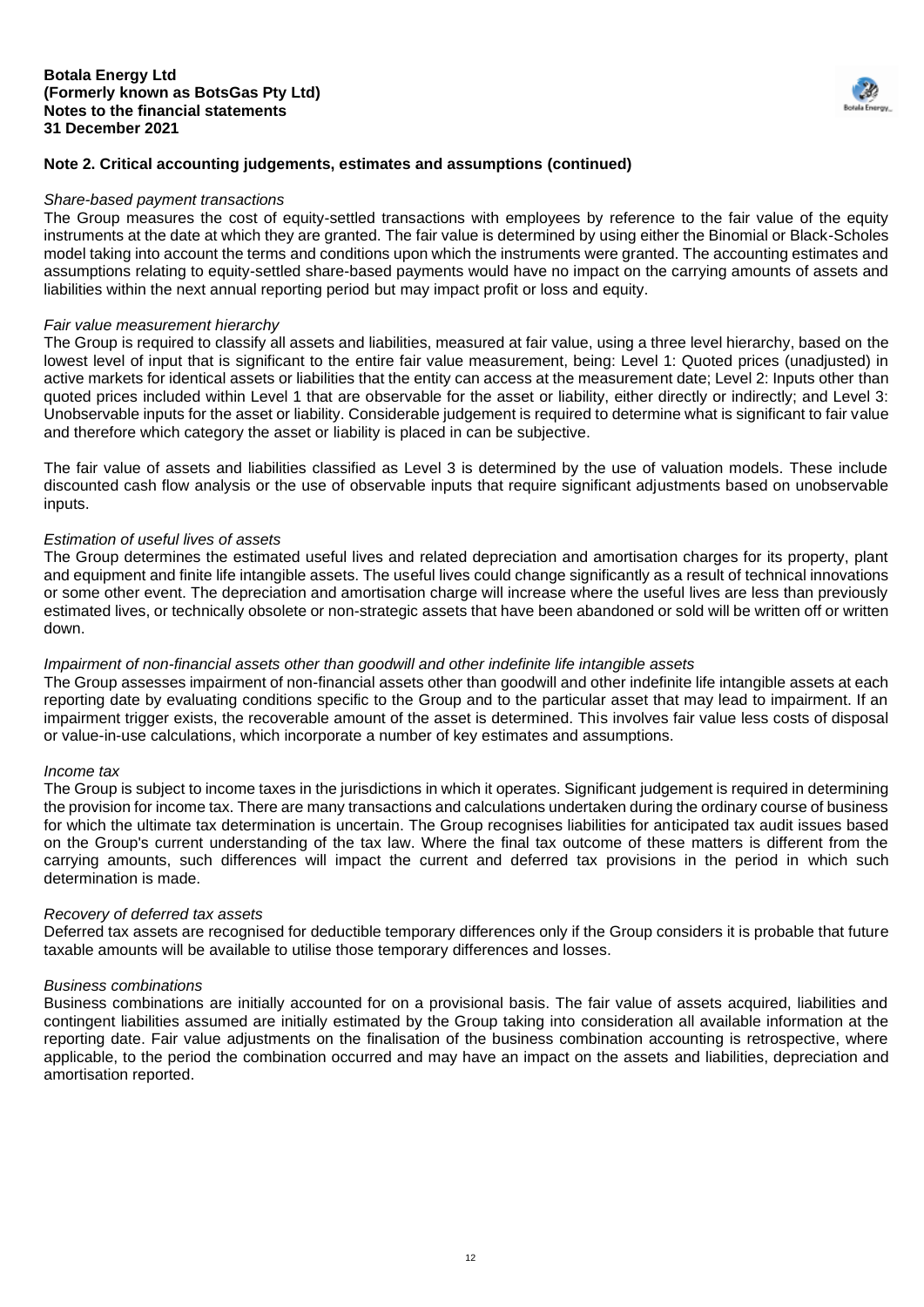# <span id="page-13-0"></span>**Note 3. Income tax benefit**



|                                                                                                                                                                                           | 2021<br>\$                | <b>Consolidated</b><br>31 December 31 December<br>2020<br>S |
|-------------------------------------------------------------------------------------------------------------------------------------------------------------------------------------------|---------------------------|-------------------------------------------------------------|
| Numerical reconciliation of income tax benefit and tax at the statutory rate<br>Loss before income tax benefit                                                                            | (289, 525)                | (99, 967)                                                   |
| Tax at the statutory tax rate of 30%                                                                                                                                                      | (86, 858)                 | (29,990)                                                    |
| Current half-year tax losses not recognised<br>Current half-year temporary differences not recognised<br>Tax on sale of financial assets at fair value through other comprehensive income | 290,226<br>(290, 226)     | 29,990                                                      |
| Income tax benefit                                                                                                                                                                        | (86, 858)                 |                                                             |
|                                                                                                                                                                                           | 31 December<br>2021<br>\$ | <b>Consolidated</b><br>30 June 2021<br>S                    |
| Amounts charged directly to equity<br>Deferred tax liabilities (note 7)                                                                                                                   | 738,726                   | 210,000                                                     |
| Note 4. Non-current assets - investments in joint venture                                                                                                                                 |                           |                                                             |
|                                                                                                                                                                                           | 31 December<br>2021<br>\$ | <b>Consolidated</b><br>30 June 2021                         |
| Investment in equity accounted joint venture                                                                                                                                              | 1,741,845                 | 1,196,271                                                   |
| Reconciliation<br>Reconciliation of the carrying amounts at the beginning and end of the current and previous<br>financial half-year are set out below:                                   |                           |                                                             |

<span id="page-13-1"></span>

| Opening carrying amount                                    | 1,196,271 |             |
|------------------------------------------------------------|-----------|-------------|
| Loss after income tax                                      | (7.098)   | (7.018)     |
| Additions                                                  | 1.052.672 | 1.203.289   |
| Transfer made from Sharpay Enterprises (Pty) Ltd to Botala | (500,000) |             |
| Closing carrying amount                                    | 1.741.845 | i, 196, 271 |

Refer to note 14 for further information on interests in joint ventures.

The Group entered into a contract with Strata-X Australia Pty Ltd (subsidiary of PH2) to farm-in to 49% of the Retention Licences and Tenements held by Strata-X's subsidiary Sharpay Enterprises (Pty) Ltd.

The Company was appointed as the operator in 2021 and will retain its 49% interest by spending AUD \$6.1m by December 2023. At the date of this report \$2,241,771 had been spent.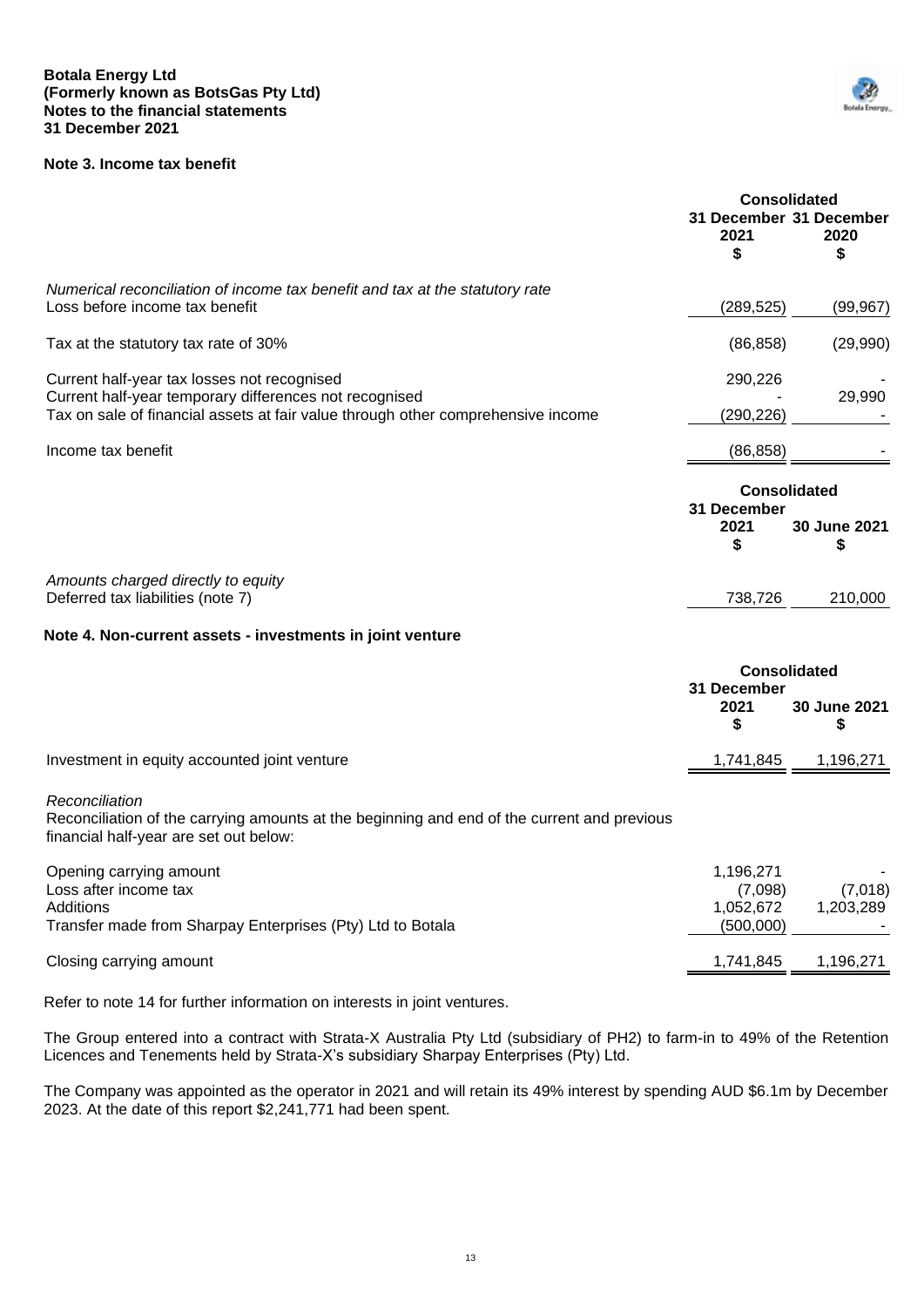

# <span id="page-14-0"></span>**Note 5. Non-current assets - financial assets at fair value through other comprehensive income**

|                                                                                                                                                    | <b>Consolidated</b><br>31 December             |                     |
|----------------------------------------------------------------------------------------------------------------------------------------------------|------------------------------------------------|---------------------|
|                                                                                                                                                    | 2021<br>\$                                     | 30 June 2021<br>\$  |
| Investment in shares of Pure Hydrogen Corporation Ltd - Level 1                                                                                    | 3,025,000                                      | 975,000             |
| Reconciliation<br>Reconciliation of the fair values at the beginning and end of the current and previous<br>financial half-year are set out below: |                                                |                     |
| Opening fair value<br>Additions<br><b>Disposals</b><br><b>Revaluation increments</b>                                                               | 975,000<br>675,000<br>(1,087,419)<br>2,462,419 | 275,000<br>700,000  |
| Closing fair value                                                                                                                                 | 3,025,000                                      | 975,000             |
| Note 6. Current liabilities - trade and other payables                                                                                             |                                                |                     |
|                                                                                                                                                    |                                                | <b>Consolidated</b> |

<span id="page-14-1"></span>

|                |         | 31 December        |  |  |
|----------------|---------|--------------------|--|--|
|                | 2021    | 30 June 2021<br>\$ |  |  |
| Trade payables | 218,702 | 88,581             |  |  |
| Other payables | 140,000 | 140,000            |  |  |
|                | 358,702 | 228,581            |  |  |
|                |         |                    |  |  |

Refer to note 11 for further information on financial instruments.

Accruals are comprised of costs related to the raising of capital for the Group.

# **Note 7. Non-current liabilities - deferred tax**

<span id="page-14-2"></span>

|                                                                                                                   | <b>Consolidated</b><br>31 December |                    |
|-------------------------------------------------------------------------------------------------------------------|------------------------------------|--------------------|
|                                                                                                                   | 2021<br>S                          | 30 June 2021<br>\$ |
| Deferred tax liability comprises temporary differences attributable to:                                           |                                    |                    |
| Amounts recognised in equity:<br>Revaluation of financial assets at fair value through other comprehensive income | 948,726                            | 210,000            |
| Deferred tax liability                                                                                            | 948,726                            | 210,000            |
| Movements:<br>Opening balance<br>Charged to equity (note 3)                                                       | 210,000<br>738,726                 | 210,000            |
| Closing balance                                                                                                   | 948,726                            | 210,000            |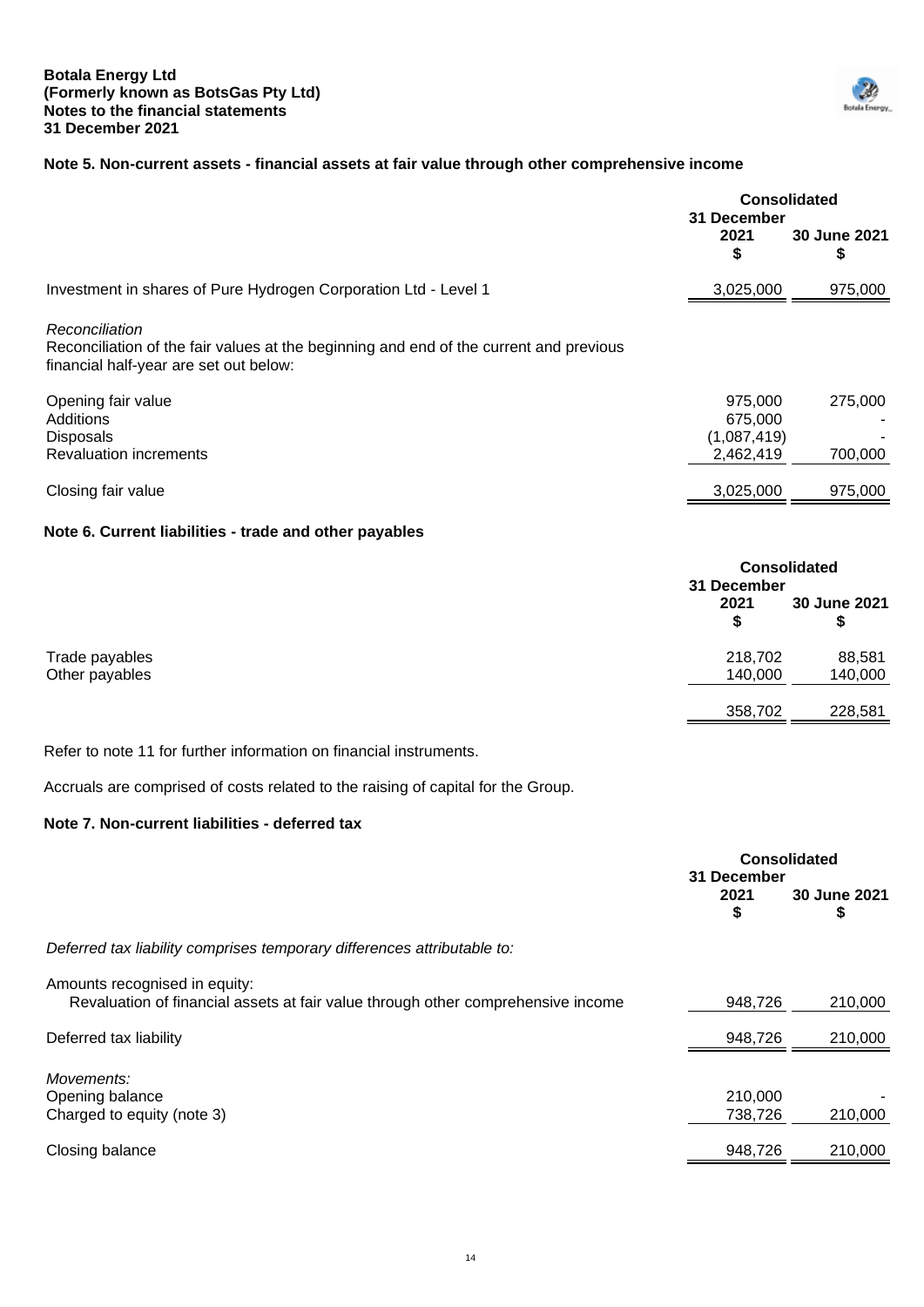#### **Botala Energy Ltd (Formerly known as BotsGas Pty Ltd) Notes to the financial statements 31 December 2021**

# <span id="page-15-0"></span>**Note 8. Equity - issued capital**



**Consolidated**

|                                                                                                                                                                                                                                                                                                               | 31 December<br>2021<br><b>Shares</b>                                                                                                                    | 30 June 2021<br><b>Shares</b>                                                        | 31 December<br>2021<br>S                                           | 30 June 2021<br>S                                                                      |
|---------------------------------------------------------------------------------------------------------------------------------------------------------------------------------------------------------------------------------------------------------------------------------------------------------------|---------------------------------------------------------------------------------------------------------------------------------------------------------|--------------------------------------------------------------------------------------|--------------------------------------------------------------------|----------------------------------------------------------------------------------------|
| Ordinary shares - fully paid                                                                                                                                                                                                                                                                                  | 79,637,247                                                                                                                                              | 70,442,802                                                                           | 3,219,123                                                          | 2,120,898                                                                              |
| Movements in ordinary share capital                                                                                                                                                                                                                                                                           |                                                                                                                                                         |                                                                                      |                                                                    |                                                                                        |
| <b>Details</b>                                                                                                                                                                                                                                                                                                | Date                                                                                                                                                    | <b>Shares</b>                                                                        | <b>Issue price</b>                                                 | \$                                                                                     |
| <b>Balance</b><br>Issue of Shares as Seed B - (1)<br>Issue of Shares to Directors in lieu of Fees - Q1<br>Issue of Shares as Seed B - (2)<br>Issue of Shares as Seed B - (3)<br><b>Issue of Shares for services</b><br>Issue of Shares to Directors in lieu of Fees - Q2<br>Associated costs of shares issued | 1 July 2021<br>16 September 2021<br>16 September 2021<br>24 September 2021<br>26 October 2021<br>6 December 2021<br>6 December 2021<br>31 December 2021 | 70,442,802<br>2,800,000<br>1,125,000<br>2,633,334<br>833,333<br>650,000<br>1,152,778 | \$0.12<br>\$0.12<br>\$0.12<br>\$0.12<br>\$0.12<br>\$0.12<br>\$0.00 | 2,120,898<br>336,000<br>135,000<br>316,000<br>100,000<br>78,000<br>138,333<br>(5, 108) |
| <b>Balance</b>                                                                                                                                                                                                                                                                                                | 31 December 2021                                                                                                                                        | 79,637,247                                                                           |                                                                    | 3,219,123                                                                              |

# *Ordinary shares*

Ordinary shares entitle the holder to participate in dividends and the proceeds on the winding up of the Company in proportion to the number of and amounts paid on the shares held. The fully paid ordinary shares have no par value and the Company does not have a limited amount of authorised capital.

On a show of hands every member present at a meeting in person or by proxy shall have one vote and upon a poll each share shall have one vote.

#### **Note 9. Equity - reserves**

<span id="page-15-1"></span>

|                                                                                              | <b>Consolidated</b><br>31 December |                |
|----------------------------------------------------------------------------------------------|------------------------------------|----------------|
|                                                                                              | 2021                               | 30 June 2021   |
| Financial assets at fair value through other comprehensive income reserve<br>Options reserve | 1,898,467<br>79,688                | 465,000<br>907 |
|                                                                                              | 1,978,155                          | 465,907        |

*Financial assets at fair value through other comprehensive income reserve*

The reserve is used to recognise increments and decrements in the fair value of financial assets at fair value through other comprehensive income.

# *Options reserve*

The reserve is used to recognise the value of equity benefits provided to employees and directors as part of their remuneration, and other parties as part of their compensation for services. The options have been valued using the Black-Scholes method and further information can be found in note 16.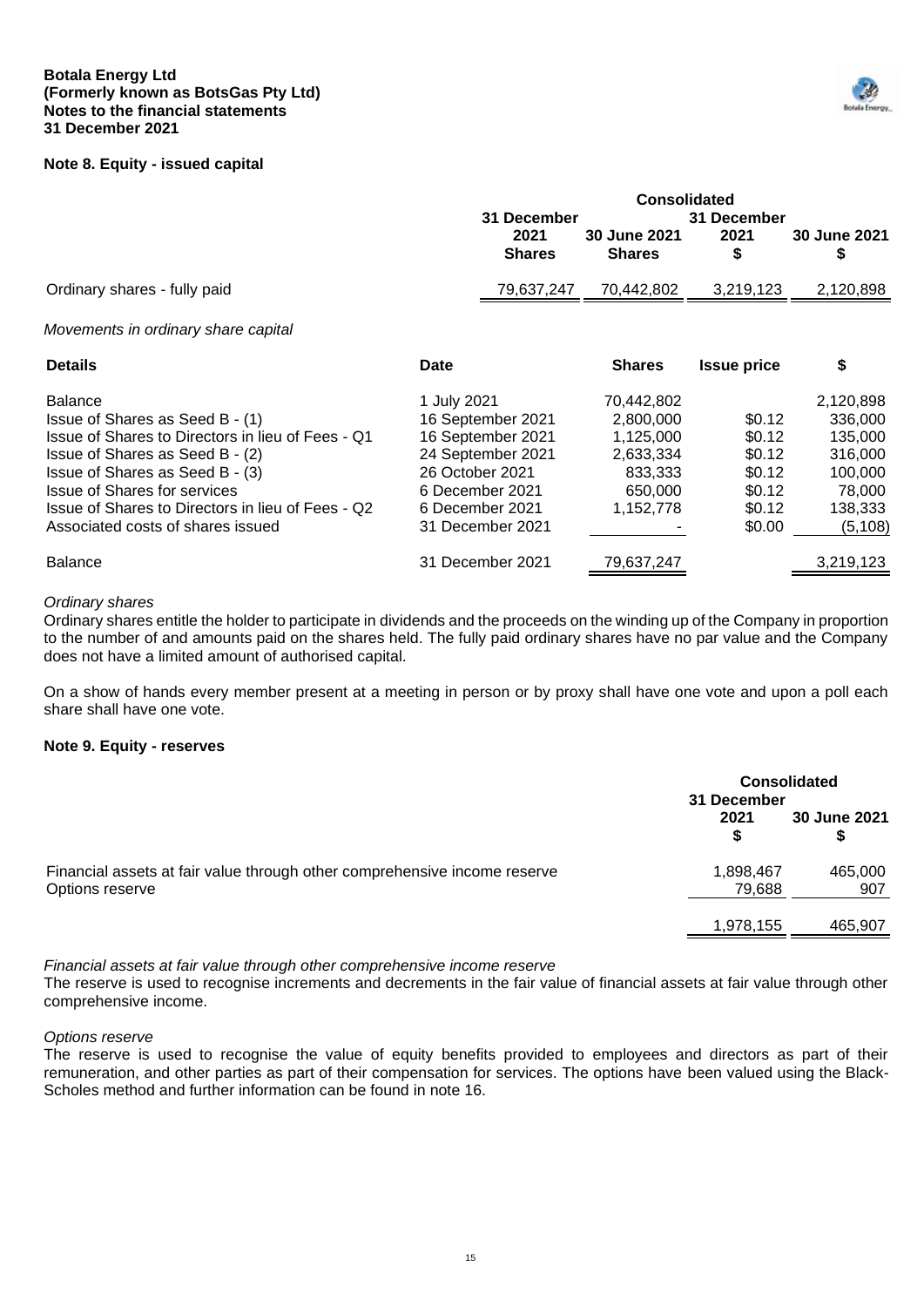#### **Botala Energy Ltd (Formerly known as BotsGas Pty Ltd) Notes to the financial statements 31 December 2021**



#### *Movements in reserves*

Movements in each class of reserve during the current financial half-year are set out below:

|                             | Financial<br>Asset<br>Reserve | Options<br>Reserve | Total      |
|-----------------------------|-------------------------------|--------------------|------------|
| <b>Consolidated</b>         | \$                            | \$                 | \$         |
| Balance at 1 July 2021      | 465,000                       | 907                | 465,907    |
| Revaluation - gross         | 2,462,419                     |                    | 2,462,419  |
| Deferred tax                | (738, 726)                    |                    | (738, 726) |
| Share-based payments        |                               | 78.781             | 78.781     |
| Current tax expense         | (290,226)                     |                    | (290,226)  |
| Balance at 31 December 2021 | 1,898,467                     | 79.688             | 1.978.155  |

#### **Note 10. Equity - dividends**

There were no dividends paid, recommended or declared during the current or previous financial half-year.

#### **Note 11. Financial instruments**

#### *Financial risk management objectives*

The Group's activities expose it to a variety of financial risks: market risk (including price risk). The Group's overall risk management program focuses on the unpredictability of financial markets and seeks to minimise potential adverse effects on the financial performance of the Group.

Risk management is carried out by senior finance executives ('finance') under policies approved by the Board of Directors ('the Board'). These policies include identification and analysis of the risk exposure of the Group and appropriate procedures, controls and risk limits. Finance identifies, evaluates and hedges financial risks within the Group's operating units.

# *Market risk*

*Price risk*

The Group is exposed to price risks in regards to its investment in PH2.

# *Liquidity risk*

Vigilant liquidity risk management requires the Group to maintain sufficient liquid assets (mainly cash and cash equivalents) and available borrowing facilities to be able to pay debts as and when they become due and payable.

The Group manages liquidity risk by maintaining adequate cash reserves and available borrowing facilities by continuously monitoring actual and forecast cash flows and matching the maturity profiles of financial assets and liabilities.

### *Fair value of financial instruments*

Unless otherwise stated, the carrying amounts of financial instruments reflect their fair value.

#### **Note 12. Key management personnel disclosures**

#### *Directors*

The following persons were Directors of Botala Energy Ltd during the financial half-year:

| <b>Wolf Gerhard Martinick</b><br>Kris Francis Martinick | Executive Chairman<br>Chief Executive Officer (resigned as director on 31 January<br>2022) |
|---------------------------------------------------------|--------------------------------------------------------------------------------------------|
| Craig Basson                                            | Chief Financial Officer and Company Secretary                                              |
| <b>Peter Desmond Grant</b>                              | Non-executive Director (appointed 1 December 2021)                                         |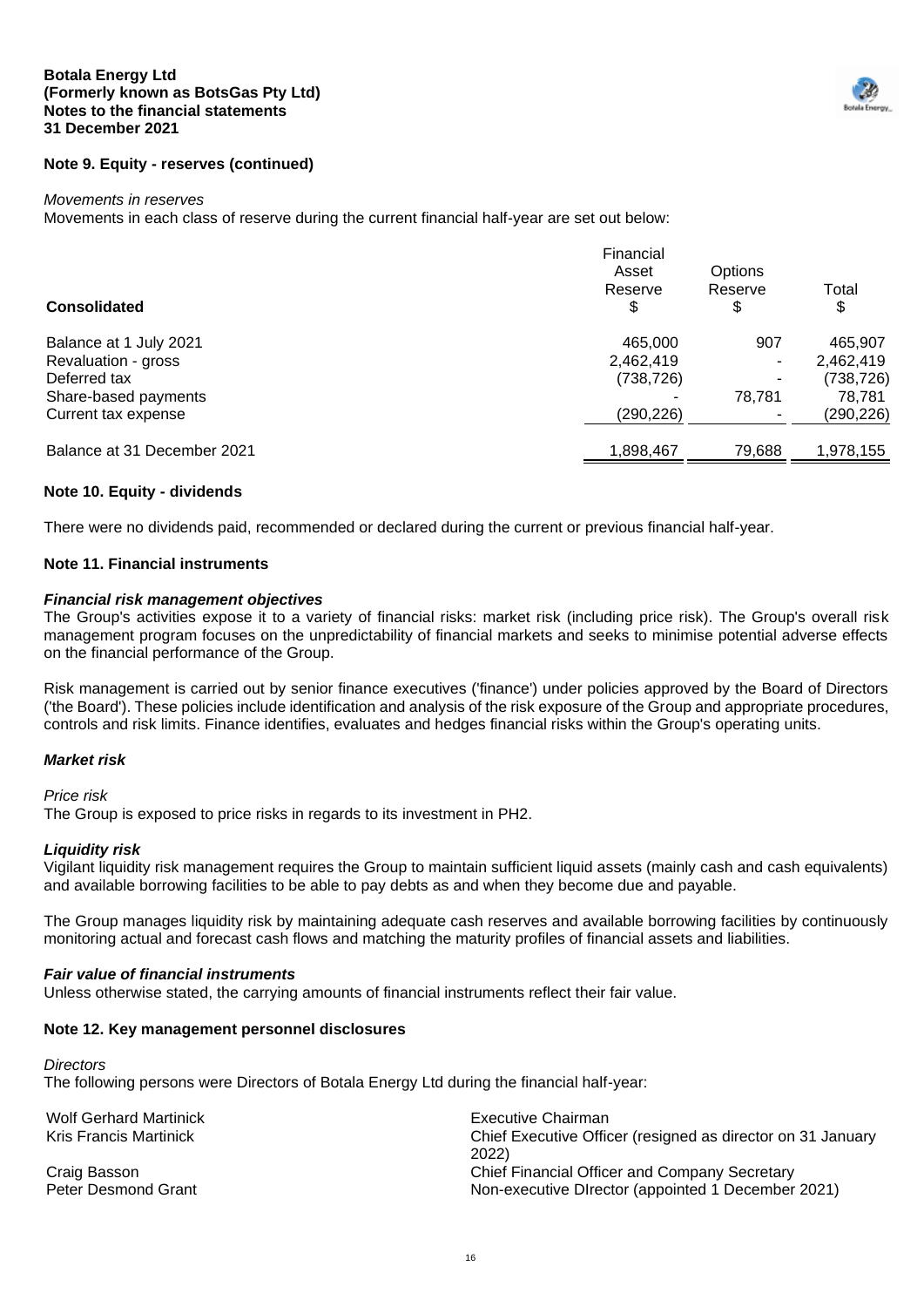

# **Note 12. Key management personnel disclosures (continued)**

*Compensation*

The aggregate compensation made to Directors and other members of key management personnel of the Group is set out below:

|                              |                         | <b>Consolidated</b> |  |
|------------------------------|-------------------------|---------------------|--|
|                              | 31 December 31 December |                     |  |
|                              | 2021                    | 2020                |  |
|                              |                         | \$                  |  |
| Short-term employee benefits |                         | 10,000              |  |
| Share-based payments         | 273,333                 | 70,000              |  |
|                              | 273,333                 | 80,000              |  |

Share based payments relate to \$68,333 director fees and \$205,000 consulting fees settled in ordinary shares during the year

#### **Note 13. Related party transactions**

*Parent entity* Botala Energy Ltd is the parent entity.

*Joint ventures* Interests in joint ventures are set out in note 14.

*Key management personnel* Disclosures relating to key management personnel are set out in note 12.

#### *Transactions with related parties*

The following transactions occurred with related parties:

|                                                                                    |         | <b>Consolidated</b><br>31 December 31 December |  |
|------------------------------------------------------------------------------------|---------|------------------------------------------------|--|
|                                                                                    | 2021    | 2020                                           |  |
| Payment for other expenses:<br>Fees paid to key management personnel - Share based | 273,333 | 70.000                                         |  |

*Receivable from and payable to related parties*

The following balances are outstanding at the reporting date in relation to transactions with related parties:

|                                                                             | <b>Consolidated</b><br>31 December |                     |
|-----------------------------------------------------------------------------|------------------------------------|---------------------|
|                                                                             | 2021                               | <b>30 June 2021</b> |
| Current receivables:<br>Earn-in paid to date to Sharpay Enterprises Pty Ltd | 2,241,771                          | 960,320             |

*Terms and conditions*

All transactions were made on normal commercial terms and conditions and at market rates.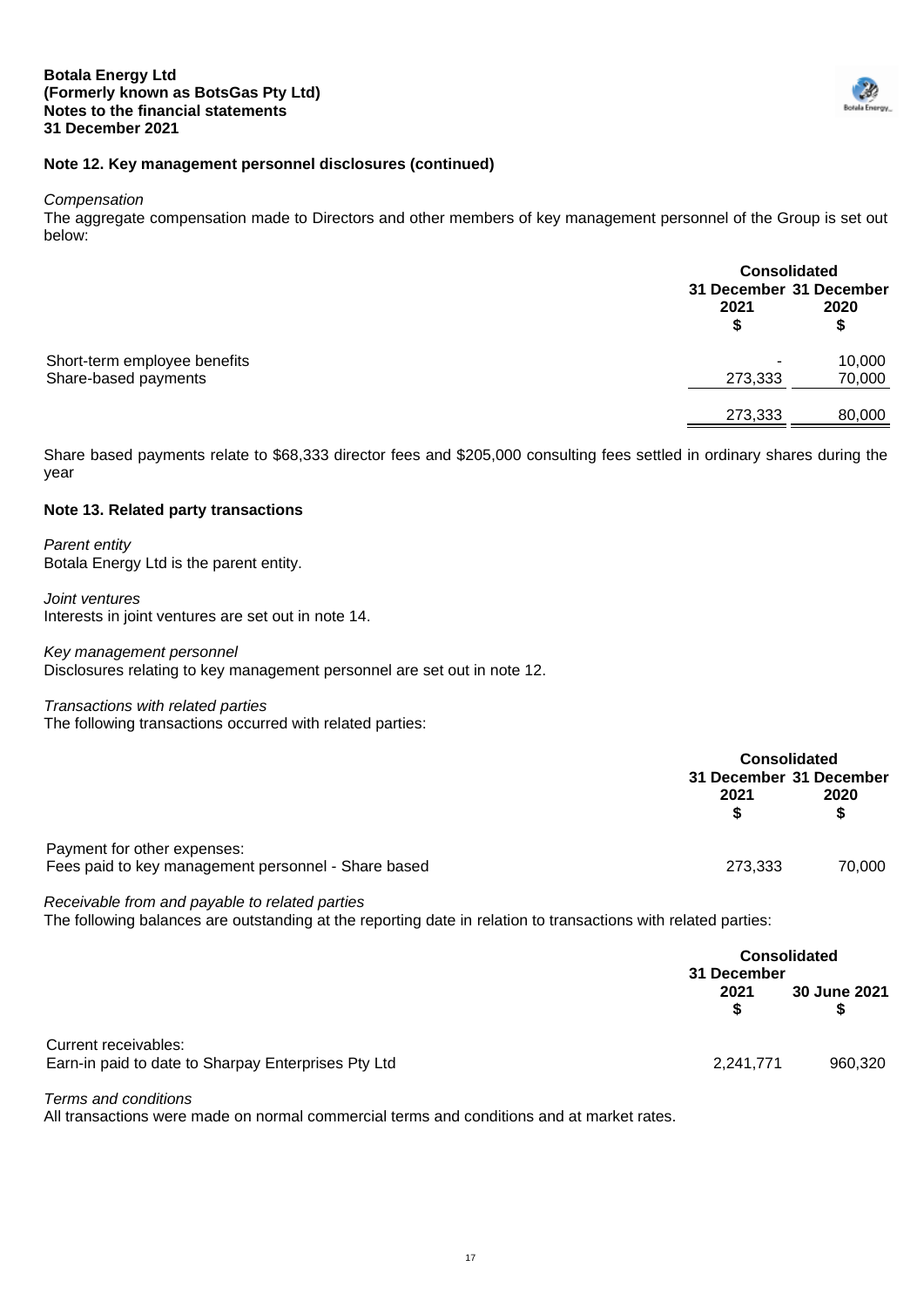#### **Botala Energy Ltd (Formerly known as BotsGas Pty Ltd) Notes to the financial statements 31 December 2021**



# **Note 14. Interests in joint ventures**

Interests in joint ventures are accounted for using the equity method of accounting. Information relating to joint ventures that are material to the Group are set out below:

|                                                                                                                                            |                                                                  |                             | <b>Ownership interest</b>       |
|--------------------------------------------------------------------------------------------------------------------------------------------|------------------------------------------------------------------|-----------------------------|---------------------------------|
| <b>Name</b>                                                                                                                                | Principal place of business /<br><b>Country of incorporation</b> | 31 December<br>2021<br>$\%$ | 30 June 2021<br>$\%$            |
| Sharpay Enterprises (Pty) Ltd                                                                                                              | <b>Botswana</b>                                                  | 49.00%                      | 49.00%                          |
| Summarised financial information                                                                                                           |                                                                  |                             |                                 |
|                                                                                                                                            |                                                                  |                             | 31 December<br>2021<br>\$       |
| Summarised statement of financial position<br>Cash and cash equivalents<br><b>Current assets</b><br>Non-current assets                     |                                                                  |                             | 52,989<br>117,074<br>2,923,646  |
| <b>Total assets</b>                                                                                                                        |                                                                  |                             | 3,093,709                       |
| Current financial liabilities (excluding trade and other payables and provisions)<br><b>Current liabilities</b><br>Non-current liabilities |                                                                  |                             | 2,607,533<br>7,503<br>(51, 836) |
| <b>Total liabilities</b>                                                                                                                   |                                                                  |                             | 2,563,200                       |
| Net assets                                                                                                                                 |                                                                  |                             | 530,509                         |
| Summarised statement of profit or loss and other comprehensive income<br>Other revenue<br>Other expenses                                   |                                                                  |                             | 23,616<br>(14, 485)             |
| Profit before income tax                                                                                                                   |                                                                  |                             | 9,131                           |
| Other comprehensive income                                                                                                                 |                                                                  |                             |                                 |
| Total comprehensive income                                                                                                                 |                                                                  |                             | 9,131                           |
| Reconciliation of the Group's carrying amount<br>Opening carrying amount<br>Share of loss after income tax                                 |                                                                  |                             | (7,018)<br>(7,098)              |
| Closing carrying amount                                                                                                                    |                                                                  |                             | (14, 116)                       |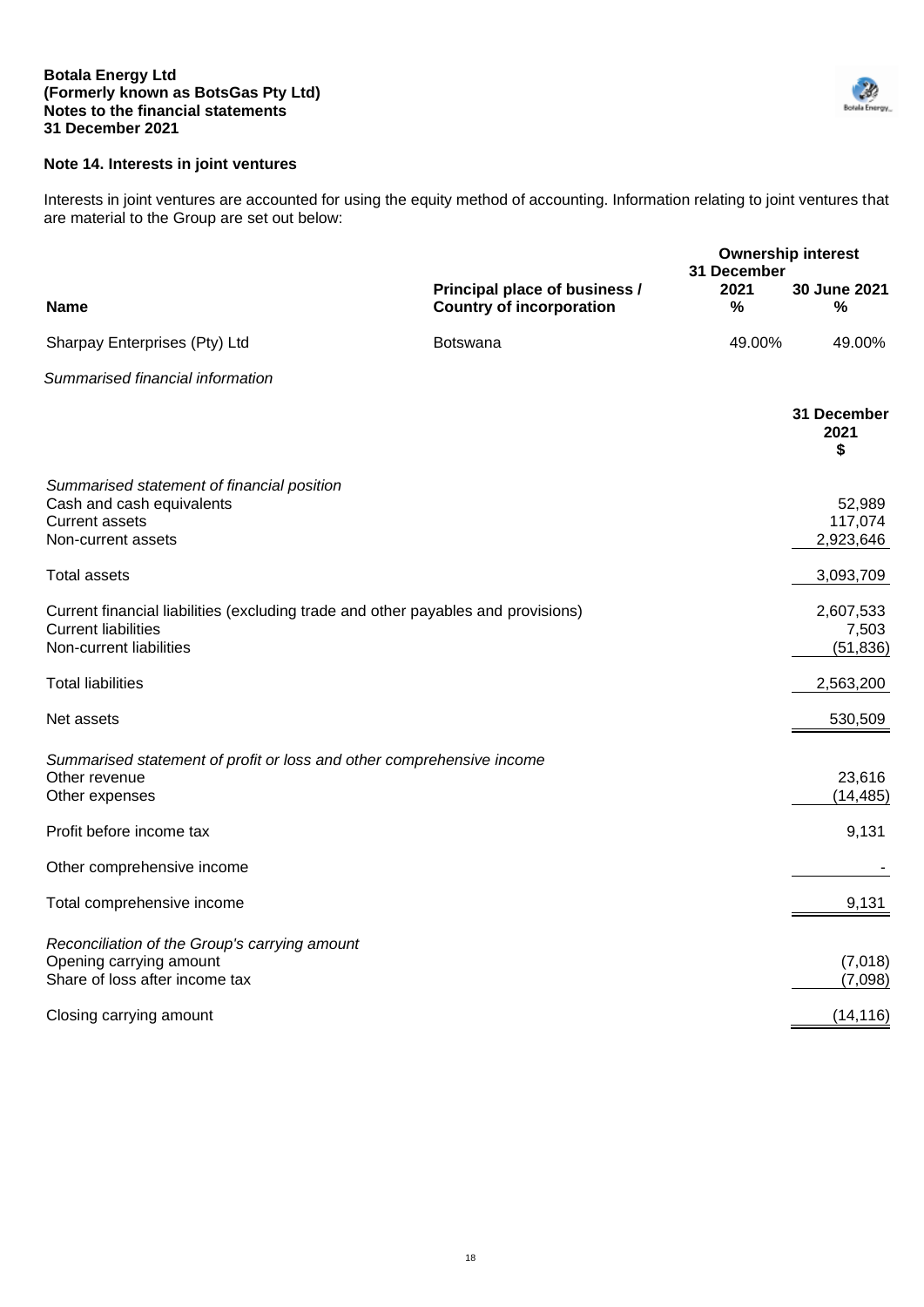

# **Note 15. Events after the reporting period**

*Extension of Hydrogen and Renewables Term Sheet with Pure Hydrogen Corporation Limited*

Hydrogen and Renewables Term Sheet extended on 17 January 2022 to allow for the Hydrogen and Renewables Joint Venture Agreement to be completed by 31 December 2022.

#### *Registration of a new Subsidiary in Botswana – Botala Renewables (Pty) Ltd*

A new subsidiary company, Botala Renewables (Pty) Ltd, was registered in Botswana on 25 January 2022 to target solar, wind and other renewables.

#### *Resignation of director*

Mr Kris Martinick resigned as a director of the Company on 31 January 2022 to ensure that the board has sufficient independence due to a family relationship with the chairman. Kris remains as Chief Executive Officer.

No other matter or circumstance has arisen since 31 December 2021 that has significantly affected, or may significantly affect the Group's operations, the results of those operations, or the Group's state of affairs in future financial years.

#### **Note 16. Share-based payments**

The Company granted options over ordinary shares in the Company to directors and advisors who were critical in establishing the business of the Company at inception. The options were issued for nil consideration and were granted to concept founders of the Company.

Set out below are summaries of options granted under the plan:

|                                                                    | Number of<br>options<br>31 December<br>2021 | Weighted<br>average<br>exercise price<br>31 December 31 December<br>2021 | Number of<br>options<br>2020 | Weighted<br>average<br>exercise price<br>31 December<br>2020 |
|--------------------------------------------------------------------|---------------------------------------------|--------------------------------------------------------------------------|------------------------------|--------------------------------------------------------------|
| Outstanding at the beginning of the financial half-year<br>Granted | 17,257,000<br>1,500,000                     | \$0.25<br>\$0.25                                                         | 17,257,000                   | \$0.05<br>\$0.00                                             |
| Outstanding at the end of the financial half-year                  | 18,757,000                                  | \$0.25                                                                   | 17.257.000                   | \$0.00                                                       |

In the period the Company issued 1,500,000 options to advisors for services rendered in relation to the development of the Botswana exploration assets. The options vested immediately, were issued in one tranche, exercisable at \$0.25, all with an expiry date of 28 February 2025.

These options will be equity settled and the options have been ascribed a value of \$0.053, using the Black-Scholes option pricing model. The risk free interest rate used was 1.81% and expected volatility was determined based on comparable companies at 0.900 and the shares have been ascribed a value of \$0.12.

In the prior period, the Board, with the signed consent of each option holder, varied the exercise price of the options from \$0.05 to \$0.25. This was to make the options compliant with the ASX guidelines.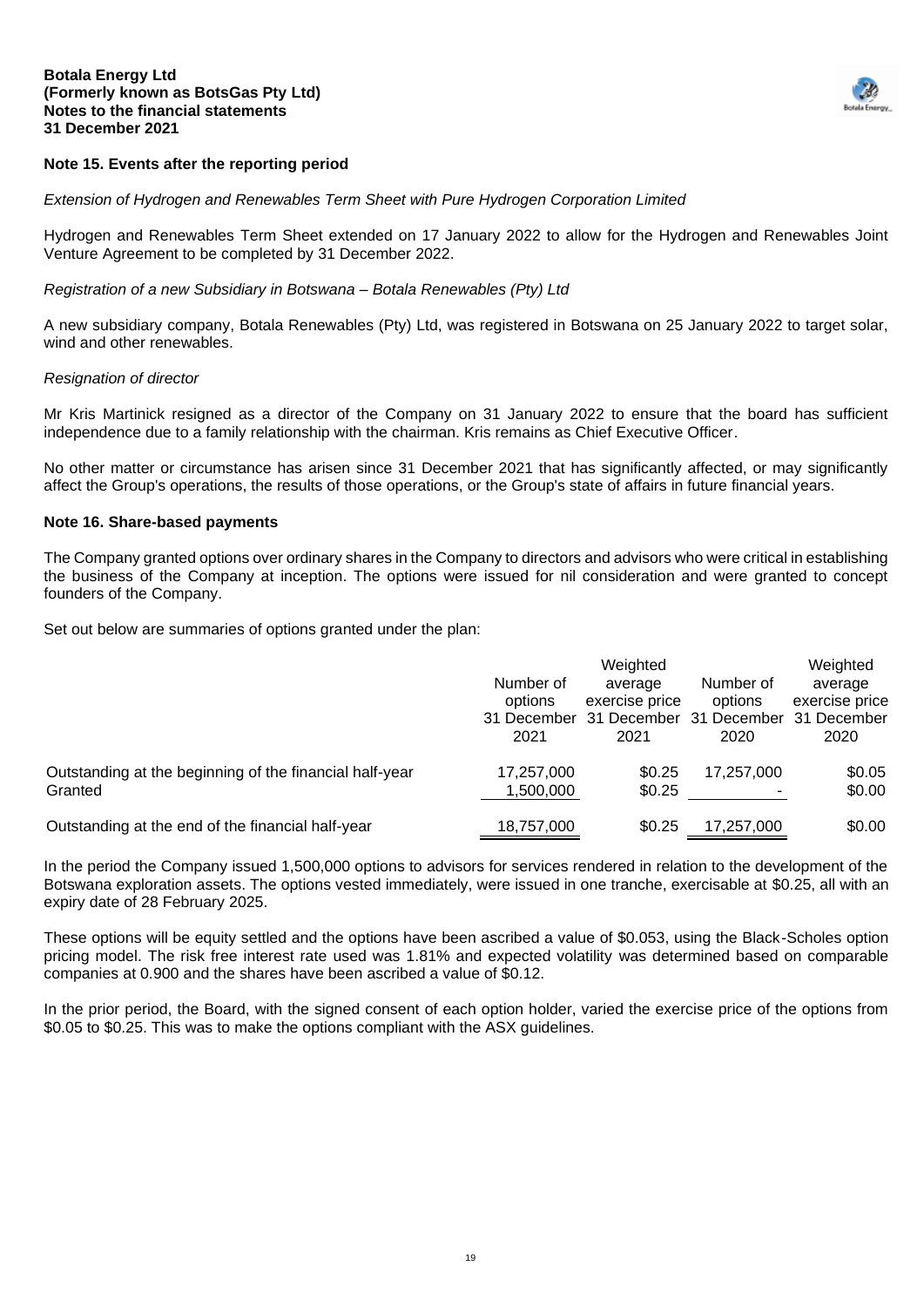#### **Botala Energy Ltd (Formerly known as BotsGas Pty Ltd) Directors' declaration 31 December 2021**



In the Directors' opinion:

- the attached financial statements and notes comply with the Corporations Act 2001, Australian Accounting Standard AASB 134 'Interim Financial Reporting', the Corporations Regulations 2001 and other mandatory professional reporting requirements;
- the attached financial statements and notes give a true and fair view of the Group's financial position as at 31 December 2021 and of its performance for the financial half-year ended on that date; and
- there are reasonable grounds to believe that the Company will be able to pay its debts as and when they become due and payable.

Signed in accordance with a resolution of Directors made pursuant to section 303(5)(a) of the Corporations Act 2001.

On behalf of the Directors

1 Mart 2

\_\_\_\_\_\_\_\_\_\_\_\_\_\_\_\_\_\_\_\_\_\_\_\_\_\_\_ Wolf Gerhard Martinick Executive Chairman

8 March 2022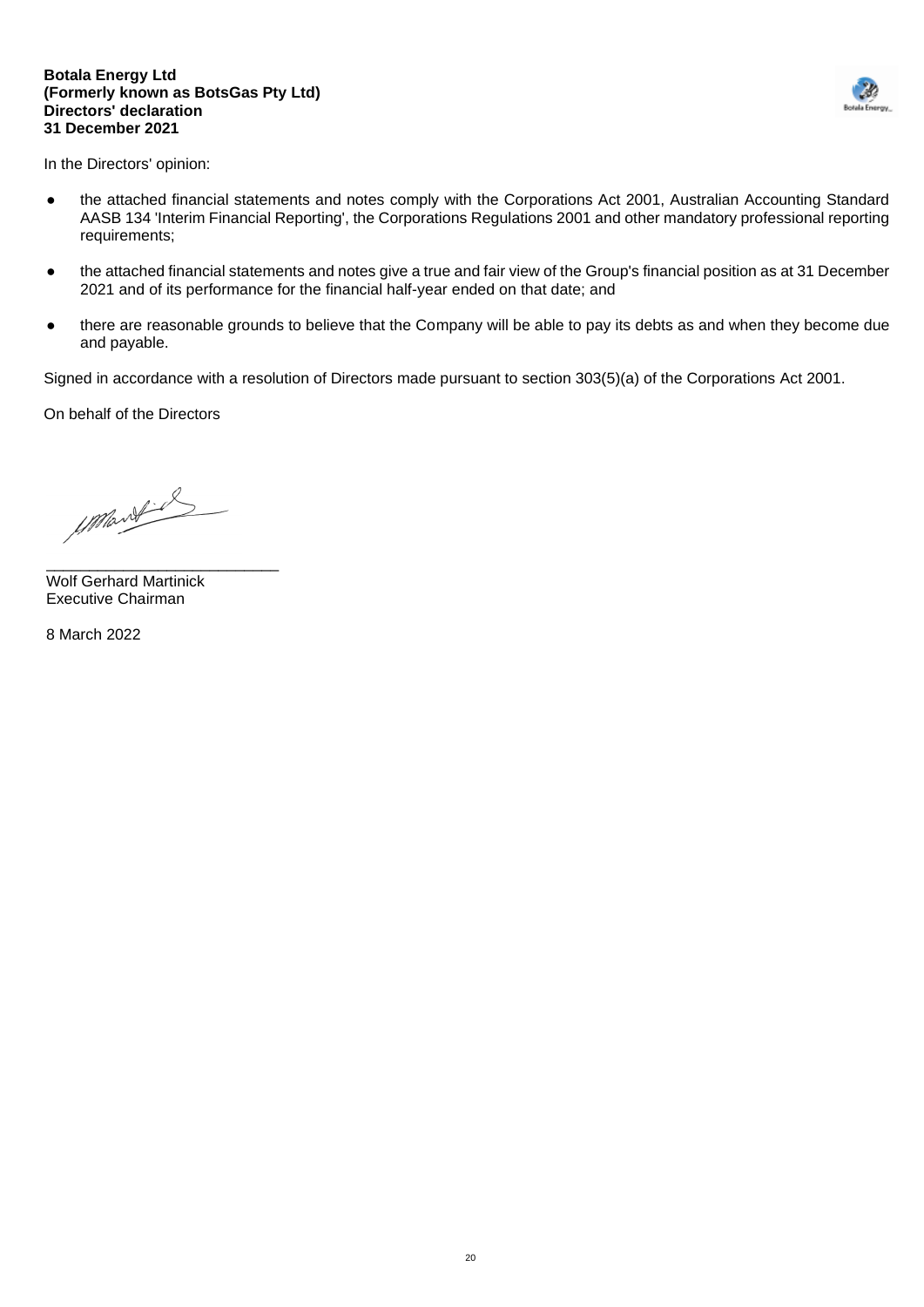

# **INDEPENDENT AUDITOR'S REVIEW REPORT**

To the members of Botala Energy Limited

# **Report on the Condensed Half-Year Financial Report**

#### *Conclusion*

We have reviewed the accompanying half-year financial report of Botala Energy Limited ("the company") which comprises the condensed consolidated statement of financial position as at 31 December 2021, the condensed consolidated statement of profit or loss and other comprehensive income, the condensed consolidated statement of changes in equity and the condensed consolidated statement of cash flows for the half-year ended on that date, notes comprising a summary of significant accounting policies and other explanatory information, and the directors' declaration, for the consolidated entity comprising the company and the entities it controlled at the half-year end or from time to time during the half-year.

Based on our review, which is not an audit, we have not become aware of any matter that makes us believe that the half-year financial report of Botala Energy Limited does not comply with the *Corporations Act 2001* including:

- (a) giving a true and fair view of the consolidated entity's financial position as at 31 December 2021 and of its performance for the half-year ended on that date; and
- (b) complying with Accounting Standard AASB 134 *Interim Financial Reporting* and the *Corporations Regulations 2001*.

#### *Basis for conclusion*

We conducted our review in accordance with ASRE *2410 Review of a Financial Report Performed by the Independent Auditor of the Entity*. Our responsibilities are further described in the *Auditor's responsibilities for the review of the financial report* section of our report. We are independent of the company in accordance with the auditor independence requirements of the *Corporations Act 2001* and the ethical requirements of the Accounting Professional and Ethical Standards Board's APES 110 *Code of Ethics for Professional Accountants (including Independence Standards)* (the Code) that are relevant to our audit of the annual financial report in Australia. We have also fulfilled our other ethical responsibilities in accordance with the Code.

#### *Material uncertainty related to going concern*

We draw attention to Note 1 in the financial report, which indicates that a material uncertainty exists that may cast significant doubt on the entity's ability to continue as a going concern. Our conclusion is not modified in respect of this matter.

#### *Responsibility of the directors for the financial report*

The directors of the company are responsible for the preparation of the half-year financial report that gives a true and fair view in accordance with Australian Accounting Standards and the *Corporations Act 2001* and for such internal control as the directors determine is necessary to enable the preparation of the half-year financial report that gives a true and fair view and is free from material misstatement, whether due to fraud or error.

#### hlb.com.au

HLB Mann Judd (WA Partnership) ABN 22 193 232 714

Level 4, 130 Stirling Street, Perth WA 6000 / PO Box 8124 Perth BC WA 6849 T: +61 (0)8 9227 7500 E: mailbox@hlbwa.com.au Liability limited by a scheme approved under Professional Standards Legislation.

HLB Mann Judd (WA Partnership) is a member of HLB International the global advisory and accounting network